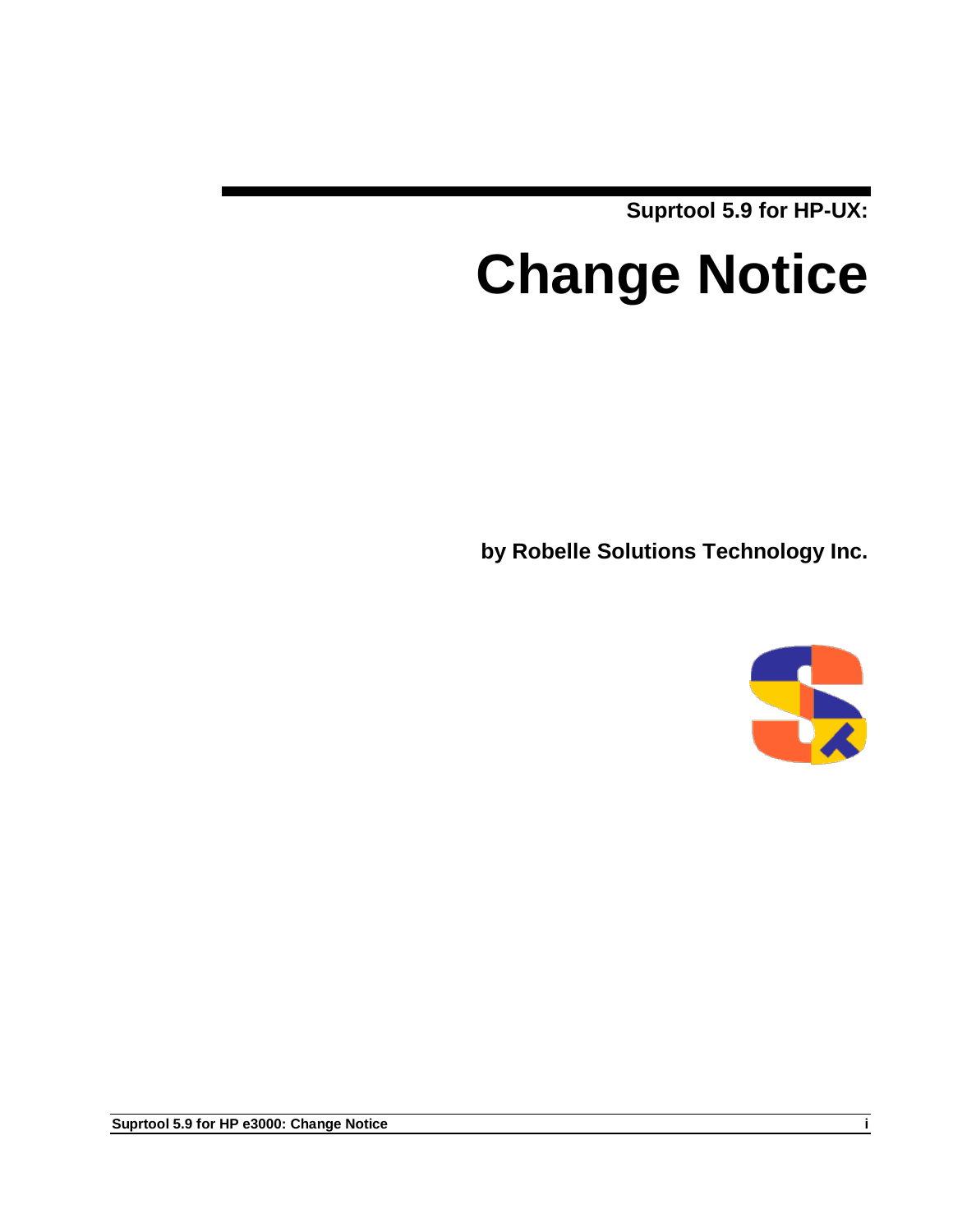Program and manual copyright © 1981-2016 Robelle Solutions Technology Inc.

Permission is granted to reprint this document (but not for profit), provided that copyright notice is given.

Qedit and Suprtool are trademarks of Robelle Solutions Technology Inc. Oracle is a trademark of Oracle Corporation, Redwood City, California, USA. Other product and company names mentioned herein may be the trademarks of their respective owners.



Robelle Solutions Technology Inc. Suite 372, 7360 137 Street Surrey, BC Canada V3W 1A3

Phone: 604.501.2001 Support: 289.480.1060 E-mail: sales@robelle.com E-mail: support@robelle.com Web: www.robelle.com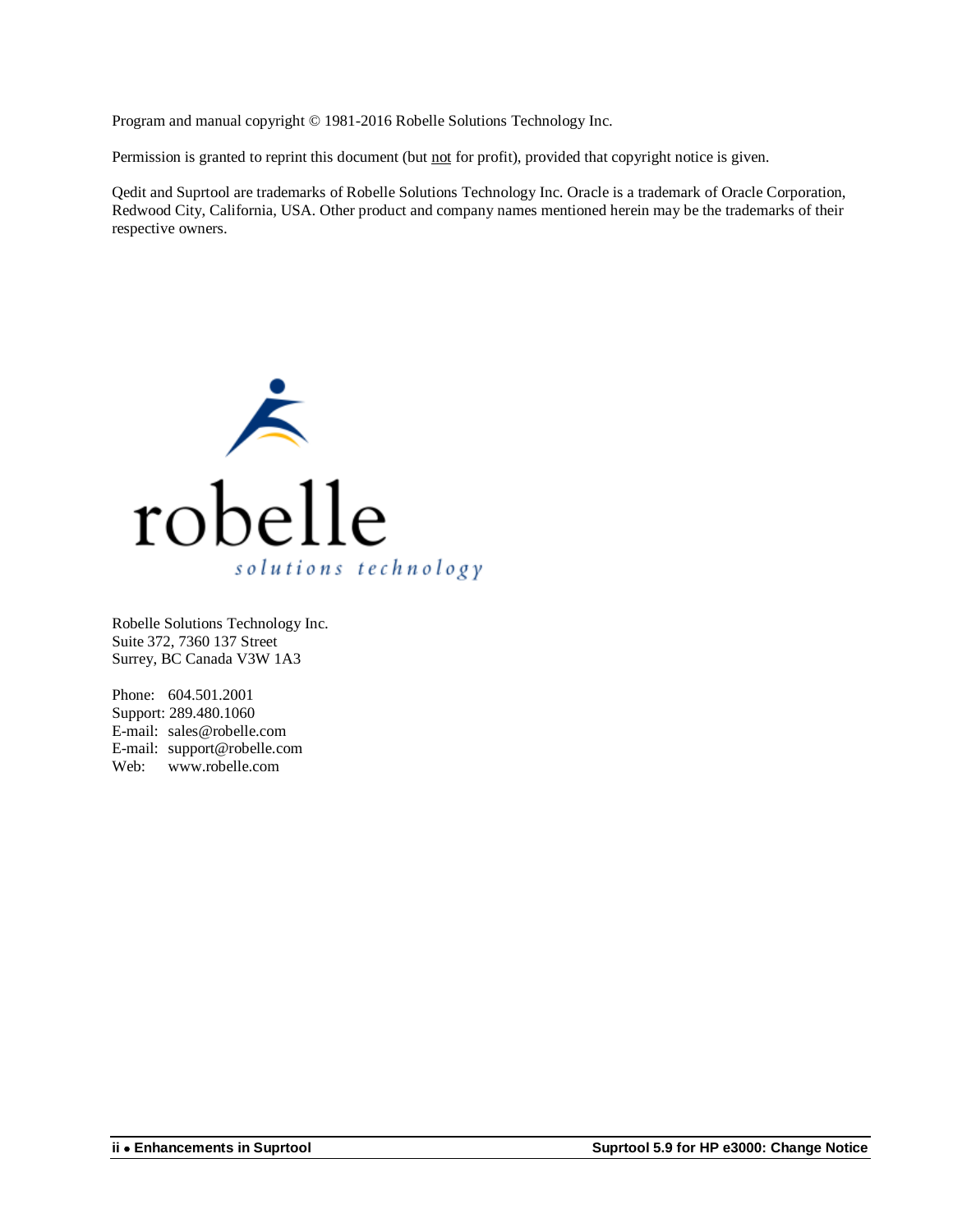## **Contents**

| <b>Introducing Suprtool Version 5.9</b>  | 5  |
|------------------------------------------|----|
|                                          |    |
|                                          |    |
|                                          |    |
|                                          |    |
|                                          |    |
|                                          |    |
|                                          |    |
|                                          |    |
|                                          |    |
|                                          |    |
| <b>Installation</b>                      | 11 |
|                                          |    |
|                                          |    |
|                                          |    |
| <b>Enhancements in Version 5.9</b>       | 13 |
|                                          |    |
|                                          |    |
|                                          |    |
|                                          |    |
|                                          |    |
| <b>Enhancements in Version 5.8</b>       | 17 |
|                                          |    |
|                                          |    |
|                                          |    |
|                                          |    |
|                                          |    |
|                                          |    |
|                                          |    |
|                                          |    |
| <b>Enhancements in Version 5.6</b>       | 23 |
|                                          |    |
|                                          |    |
|                                          |    |
|                                          |    |
| <b>Bugs Fixed</b>                        | 25 |
|                                          |    |
| Suprtool 5.9 for HP e3000: Change Notice | 3  |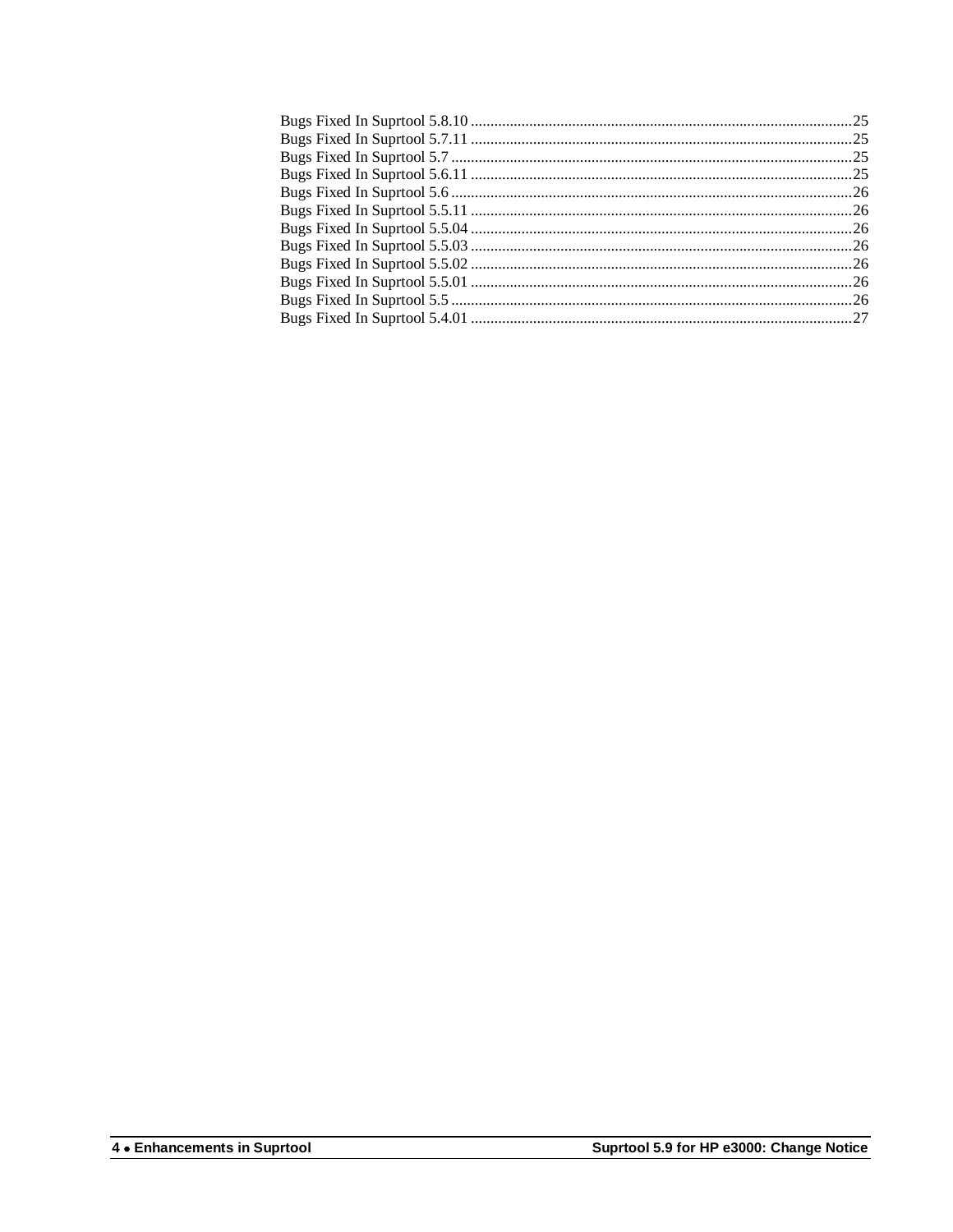# **Introducing Suprtool Version 5.9**

## **Overview**

Use Suprtool/UX to read, select, and sort data from Oracle, Allbase and Eloquence databases and data files with fixed-length records. Suprtool/UX is designed to be similar to Suprtool for MPE while providing necessary HP-UX features.

Suprlink/UX provides high-speed data-file linking based on a sort key. Use STExport to convert fields in a self-describing input file into an output file that can be imported into different applications.

## **Highlights in Suprtool 5.9**

- A new function in Suprtools if/extract engine called \$month is capable of adding or subtracting months for a given date.
- Stexport has a new command called Excel command which allows you to format a field in a format that allows leading zeroes or spaces to be preserved.
- A new option called JSON will output SD data in Java Script Object Notation.
- The Add command would fail if a Table in an Oracle database accessible by a given username had more than 2.1 billion entries on Oracle 11 and higher.
- Suprtools new banner would show the incorrect day and day of week in certain circumstances. This was cosmetic only.

## **Highlights in Suprtool 5.8**

- Set CleanChar to a single character, after a Set CleanChar "<null>" would not come into effect due to the special null flag not being reset. This was in both Suprtool and STExport.
- The input command now accepts the keywords (\$first/\$last) when inputting a range of records.
- The list command Reclen verb will now impact the Record size for stdout, where previously it was ignored unless a **FILE** was specified.
- Suprtool would lose track of Table data field information, on tables held with the hold option in subsequent tasks.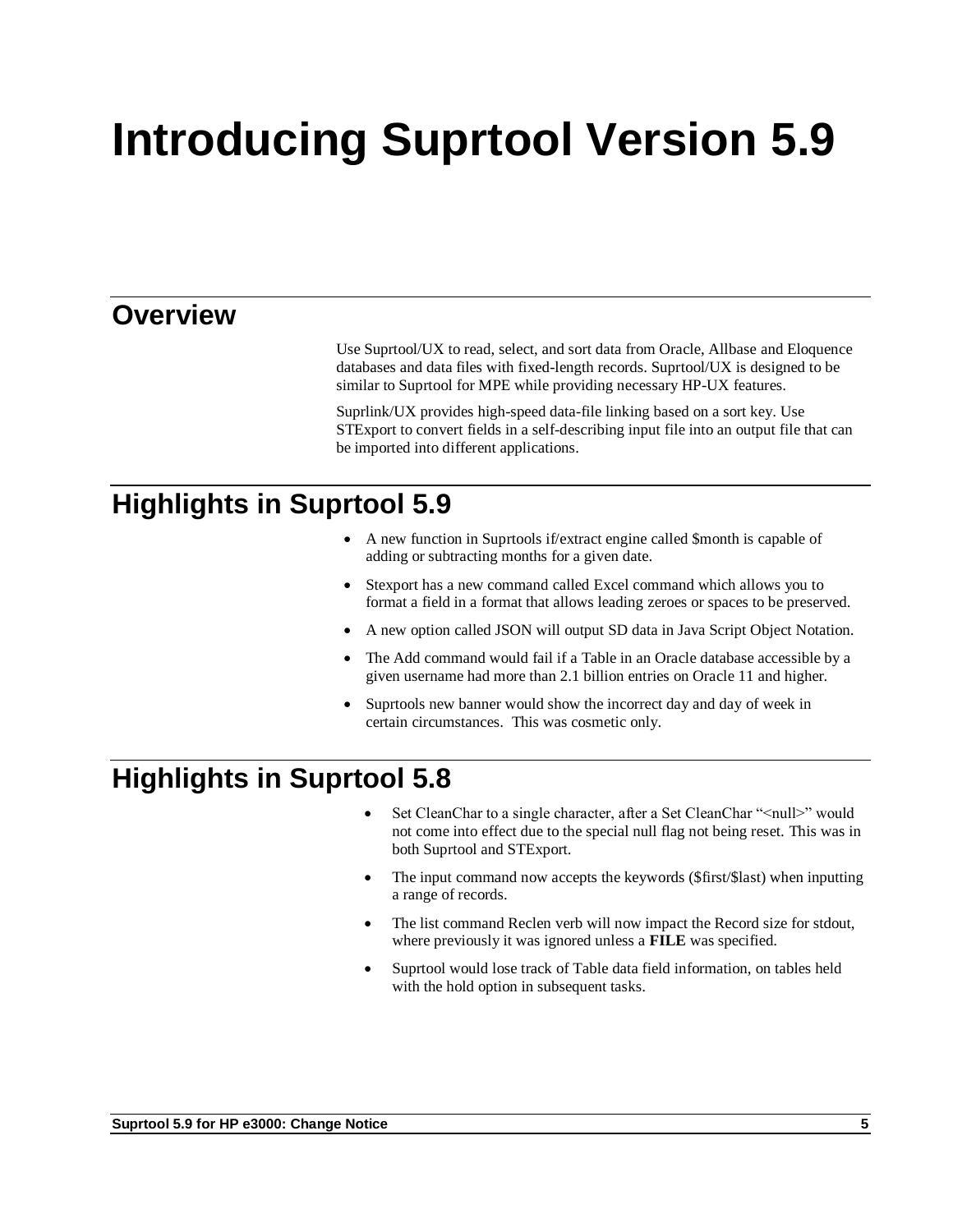## **Highlights in Suprtool 5.7**

- Suprlink now has it's own "Suprmgr" file. Suprlink will process all the commands in /opt/robelle/linkmgr on startup.
- STExport now has it's own "Suprmgr" file. STExport will process all the commands in /opt/robelle/stexpmgr on startup.
- Set Comlog On has been added to Suprtool, Suprlink and STExport to log all commands entered in Suprtool, Suprlink or STExport are logged in it's own file.
- Suprtool now has the \$proper function which will shift the first character in a string and any first character after a space or ampersand.
- Suprtool now has the Translate command and a \$translate function to obfuscate test data or any byte field from being readable.
- Suprtool on both HP-UX platforms now correctly calculates how many records are in a file loaded via the Table command when the file is a greater than 2Gb.
- Suprtool/Open would not parse a negative number into a quad integer container.
- Suprtool for Itanium and Suprtool/Open would not properly convert negative, single and double integers when output,display is invoked.
- Suprtool for Itanium and Suprtool/Open incorrectly reallocated if/extract code space on subsequent tasks, which would eventually cause Suprtool to fail with the error, "Unable to allocate heap space."
- Suprtool is now compatible with Oracle 12 version of the client. The support begins with Suprtool 5.7 Build 6.

## **Highlights in Suprtool 5.6**

- Suprtool for Itanium and Suprtool/Open did not properly handle Display type sorts with over punch characters.
- Suprtool, Suprlink and STExport now handle 512 fields on HP-UX and Open platforms.
- Suprtools' extract command now has three special keywords to help with extract using a range, which is designed to make your Suprtool scripts more easily maintained. Suprtool now has \$all, \$first and \$last which respectively means all fields, the first field or the last field. Note that \$first and \$last may only be used in a range extract.
- \$subcount has been added to keep a running count for a given sort break.
- The limit of the Select command in Suprtool has been increased to 8192 bytes. (Suprtool 5.6 Build 11)
- Suprtool on Itanium had trouble with Arithmetic expressions with multiple sets of brackets when dealing with Packed-Decimal and Display data.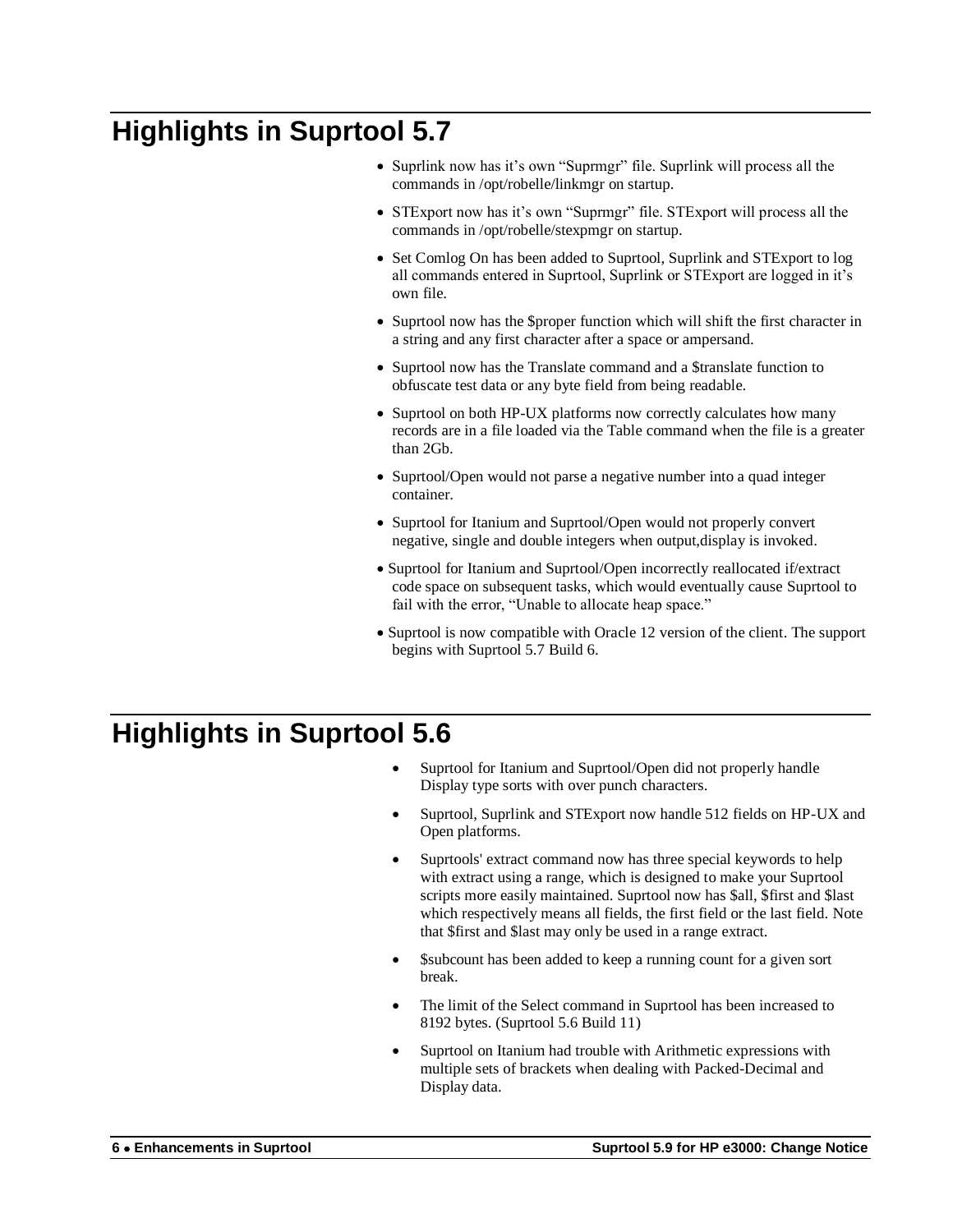- Suprtool would use an incorrect field definition when copying a file where the input file had a duplicate field name with different field definition, the second field would utilize the first definition.
- Suprtool for HP-UX would potentially incorrectly set the decimal or date attribute on a straight copy of an SD file. This was introduced by the fix to copying SD files with duplicate fieldnames and was in 5.5.04 pre-release and 5.5.11 and 5.6 Build 1. This is fixed in Suprtool 5.6 Build 2.
- Suprtool would give an incorrect result when doing an arithmetic expression with brackets and the data involved is Packed-Decimal. (Itanium only Fixed Suprtool 5.6 Build 11)
- Suprtool and STExport would incorrectly assume a positive sign for a packed-decimal field that had an invalid sign value, when converting from Decimal to Ascii. (Itanium only)
- Suprtool for AMXW did not allocate enough space to support the same number of defined fields and items as previous versions.
- Set Ifouroutput on extracts would fail at xeq time with an "Unknown if execute phase" error in the PA\_RISC version, when an alignment issue would occur in some circumstances.

## **Itanium vs PA\_RISC**

There are two types of machines that HP has that run HP-UX, the older machines are based on the PA\_RISC chip and the new machines that use the Itanium (and Itanium 2 chips). There are also program files that are specific to each chip. PA\_RISC programs can run on both PA\_RISC and Itanium machines, however, Itanium programs can only run on Itanium machines.

Any program that runs on Itanium must utilize libraries that match its own program type. Therefore if a PA\_RISC program runs on Itanium and looks for a library, it must find/load the PA\_RISC version of the libraries that it needs and conversely an Itanium program must load the libraries specific to its type.

#### **How to Tell what Machine I am on?**

There are many ways to tell what kind of machine you are on, here are a couple:

uname -m getconf MACHINE\_MODEL

In each case the Itanium machine will typically say ia64 somewhere in the result of the above two commands. PA\_RISC machines typically say "9000" somewhere in the string.

#### **What is the Program File Type?**

Since there are two types of machines there are also at least two types of program files. Suprtool is primarily either PA\_RISC 1.1 or ELF-32 / IA64 which is also known as Itanium. To determine the type of program file you can use the file command:

Itanium file suprtool<br>suprtool: ELF-32 executable object file - IA64

PA\_RISC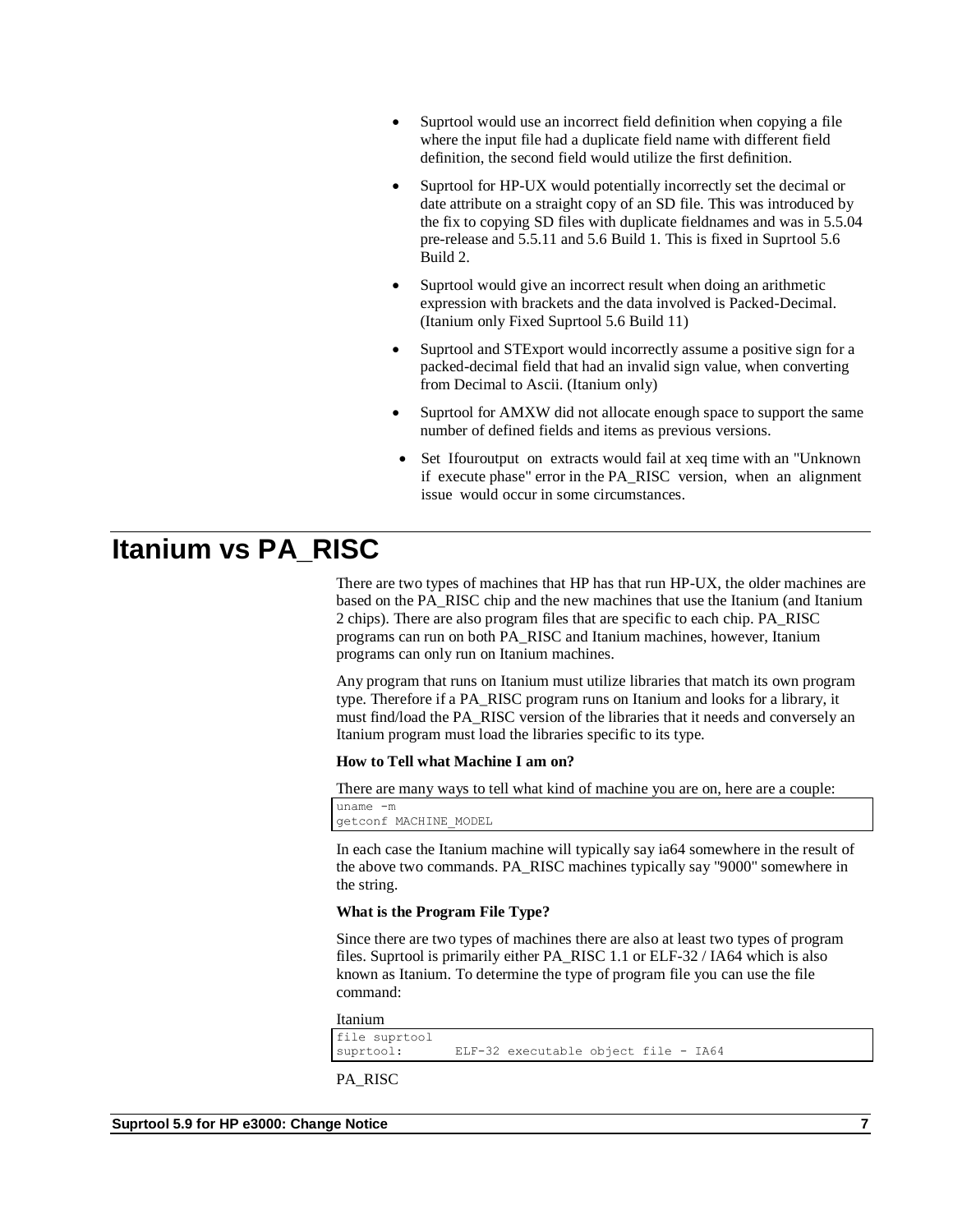file suprtool<br>suprtool: PA-RISC1.1 executable dynamically linked -not stripped

The PA\_RISC binary can run on both platforms but you need to have PA\_RISC libraries for Eloquence or Oracle if you are using the Oracle module. An Itanium binary will not run on a PA\_RISC machine and will fail with "cannot execute".

Of course we've made a provision to identify if you are running the ia version of Suprtool in the banner and verify command with the ia after the UX :

SUPRTOOL/UXia/Copyright Robelle Solutions Technology Inc. 1981-2009. (Version 5.2 Internal) MON, JUN 8, 2009, 11:26 AM Type H for help.

### **PA\_RISC Loading**

Suprtool by default looks in the libraries in any of the directories named in SHLIB PATH. For example to insure that Suprtool resolves the library loads you can set the SHLIB\_PATH system wide in your /etc/profile file in the following manner:

export SHLIB\_PATH=/opt/eloquence6/lib/pa11\_32:/opt/oracle/lib

If you do not have the SHLIB\_PATH variable set to a value where the libraries can be found, Suprtool will then try to load from their default names locations. For Eloquence the default location is :/opt/eloquence6/lib/pa11\_32.

The Oracle interface will first try to load libclntsh.so and then attempt to load libclntsh.sl from \$ORACLE\_HOME/lib32/libclntsh.sl.

#### **Itanium Loading**

You can change Suprtool to pay attention to LD\_LIBRARY\_PATH and use dlopen to load libraries by setting the environment variable:

export ROBELLE\_DYN\_LOAD =Y.

It is generally advisable to use DLOPEN or the ROBELLE\_DYN\_LOAD option when using the Itanium version. The PA\_RISC version of Suprtool can use either type of loading, the default or the dlopen method invoked with ROBELLE\_DYN\_LOAD.

The Itanium version will make one more attempt at loading the Eloquence libraries from hpux32/libimage3k.sl and hpux32/libeqdb.sl as most users are setting SHLIB\_PATH and LD\_LIBRARY\_NAME pointing to the lib directory.

#### **Running the PA\_RISC version on Itanium:**

You can of course run the PA\_RISC version of Suprtool, however, given that the PA\_RISC version requires SHLIB\_PATH to point to PA\_RISC libraries may go against the configuration necessary for other programs that may need SHLIB\_PATH to point to Native Itanium libraries.

The solution to this is fairly simple, you can create a command file (let's say /opt/robelle/cmd/suprtool) that runs suprtool for you, of course you need to insure your path variable has /opt/robelle/cmd before /opt/robelle/bin.

You can then have the following commands in the /opt/robelle/cmd/suprtool command file:

```
export SAVED_SHLIB_PATH=$SHLIB_PATH
export SHLIB_PATH=/opt/oracle/pa_risc/lib:/opt/eloquence/lib/pa11_32
/opt/robelle/bin/suprtool $@
export SHLIB_PATH=$SAVED_SHLIB
```
Essentially all it does save the current SHLIB\_PATH setting, sets it to point to PA\_RISC libraries, runs suprtool and then resets the library back.

#### **Suprtool for Itanium**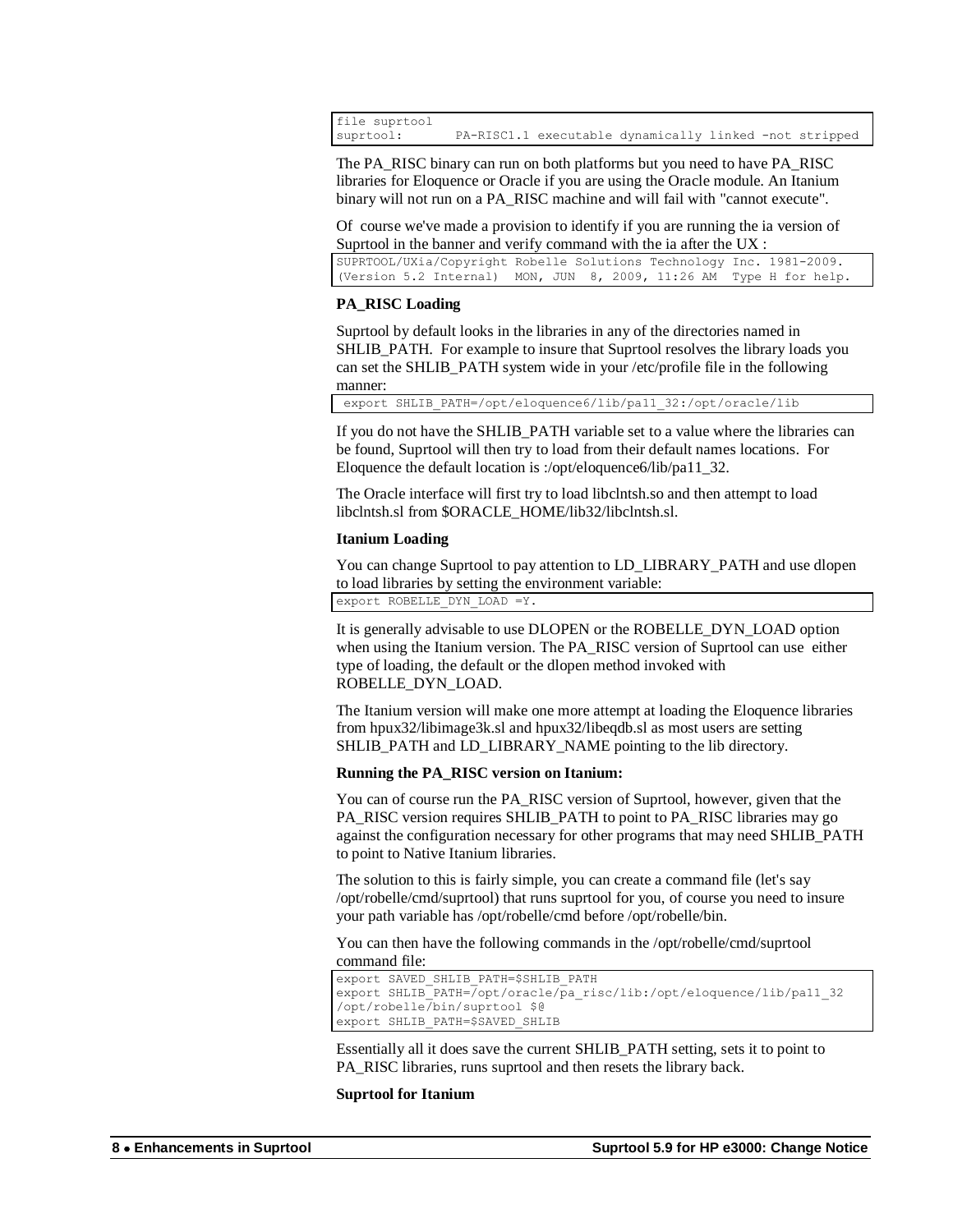Now that you know all about PA\_RISC and Itanium you do need to be aware of what Suprtool for Itanium is in terms of new code and risk for potential issues. Suprtool for Itanium is completely in C code. This does not mean that it is all new C code however, the majority of the Suprtool code is still based on SPL, but is converted to C, using Allegro's SPLASH compiler.

So while the C code is new it is based on the original SPLash code, however, given differences between C and SPLash not all code can be automatically converted in some cases. We worked closely with Allegro to find ways to have the source code work and address the various issues that came up. The entire time Allegro improved the SPLash to C converter.

So while we are based on the original Suprtool we do have new code paths in the Native Itanium version and other potential issues where the C code might not work in exactly the same manner as the SPLash code.

Having said that we have tested this against our test suites, and improved and added a large number of tests to our HP-UX test suites.

## **Compatibility**

Fastread option is now set to Off for Suprtool for HP-UX. The Dynamic loading version of Suprtool the option is set to off.

Suprtool production versions 5.1 thru 5.4.01 would incorrectly double the record size for an output,data file when either Set Ifouroutput or Set Oracle Integer were on. This has been fixed but if your script accounted for a doubled record size this may cause and issue as we no longer incorrectly write out double the bytes. If you want to have the old bug behaviour to be re-instated you can Set Oracle DataBug On. The default for this setting is off.

## **Itanium Compatibility**

There are a couple of differences in the Itanium version of Suprtool, which you need to be aware of.

**The DBEdit module is not available in the Itanium versions of Suprtool. This module is invoked by the EDIT command.**

**The layout for the Verify command is slightly different then the PA-RISC versions of Suprtool.**

## **CPU Serial Number (uname)**

This program runs only on CPUs whose serial numbers have been encoded (the "uname" on HP-UX). If it fails to run and you get an "invalid HPSUSAN" error message, contact Robelle for assistance, via **support@robelle.com** or the support number at 1.289.480.1060.

## **Documentation**

The user manual contains the full description of all the Suprtool suite of products including Dbedit, Suprlink, STExport, and Suprtool2, as well as usage tips and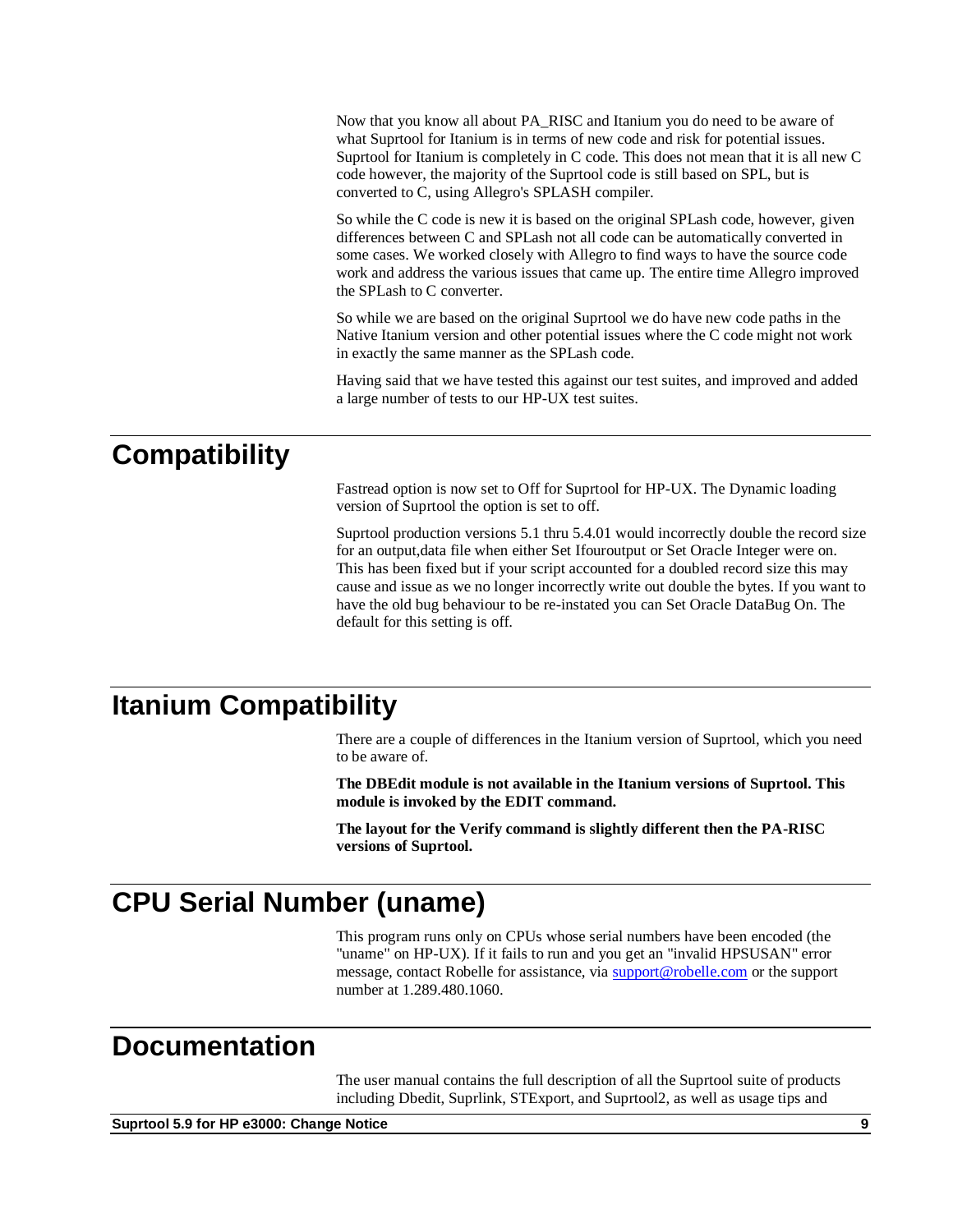commands for each. The manuals are up-to-date with all the latest changes. To see only the changes in the latest version, see the "What's New" section of the manual.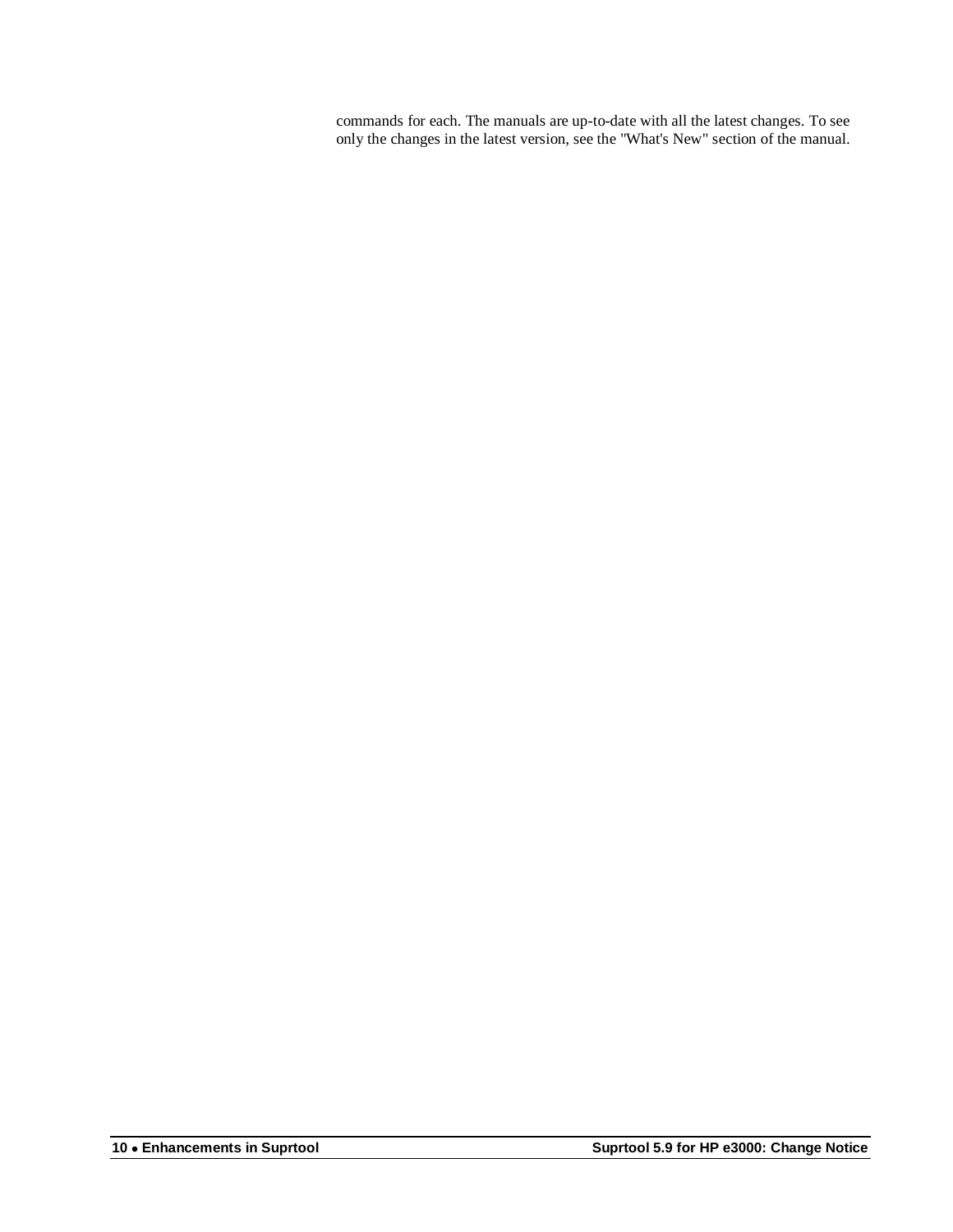# **Installation**

## **Overview**

The following instructions describe the installation process of a new Suprtool release. The new version overwrites an existing version of Suprtool on your HP-UX system.

## **Installation Instructions**

There are typically two main types of installations. The first and most often utilized is the Download instructions. You can find the HP-UX download install instructions here:

<http://www.robelle.com/downloads/install-sxprod.html>

Tape installation instructions can be found here:

http://www.robelle.com/support/install/tape/sxprod.html

## **Installation Assistance**

If you have any questions or run into any problems, please call us. Technical support is available on weekdays from 8 a.m. to 4 p.m. Pacific time at 1.289.480.1060. Technical support can also be obtained via e-mail at: [support@robelle.com](mailto:support@robelle.com) If your new version of software will not run, you can page someone from technical support by calling the support number, or you can typically easily run extend with the disaster option to tide you over until business hours. Instructions for this are available at:

<http://www.robelle.com/disaster/>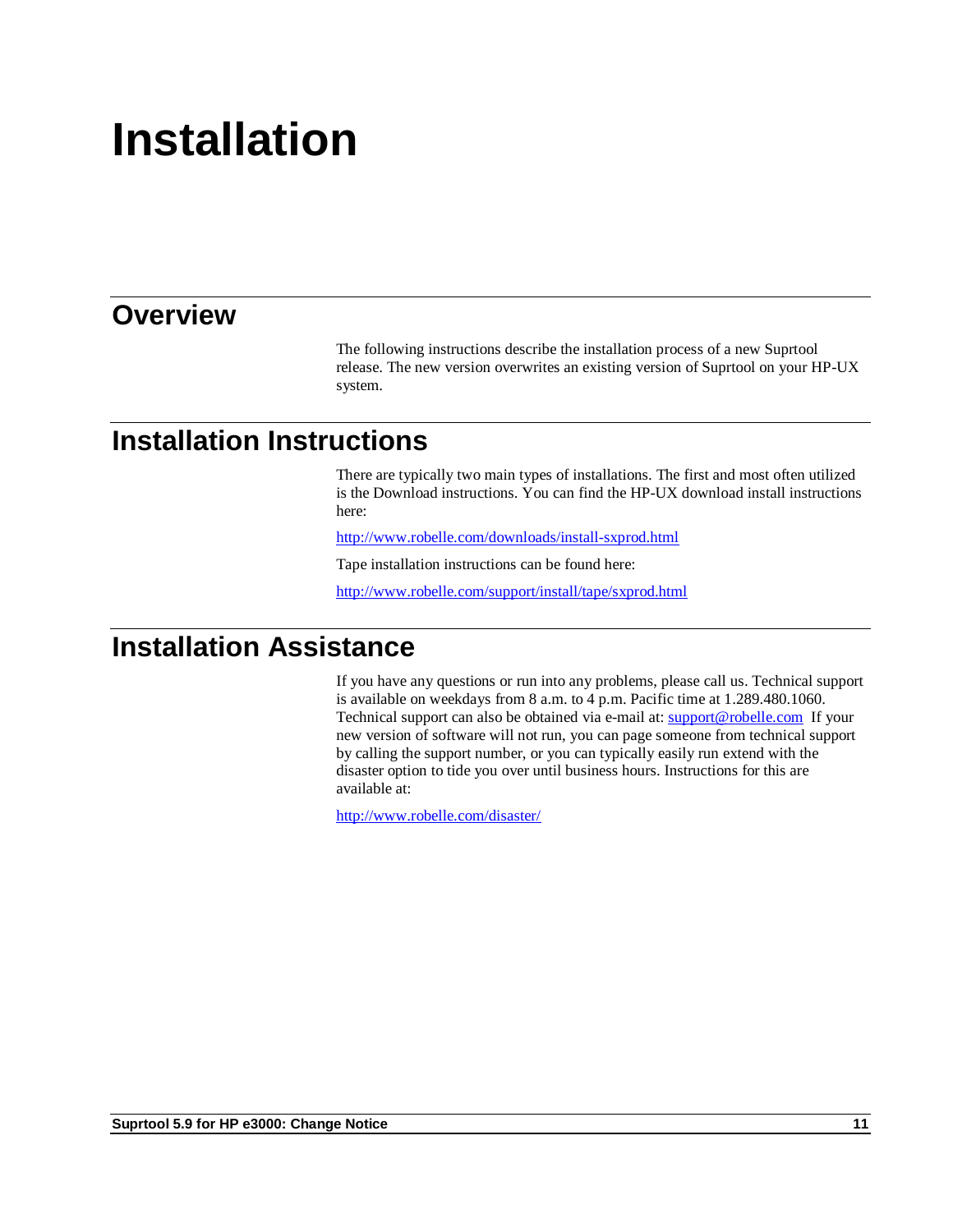You can download our manuals and Change Notices in various formats and order printed (hardcopy) manuals from our web site at:

[http://www.robelle.com/library/manuals/.](http://www.robelle.com/library/manuals/)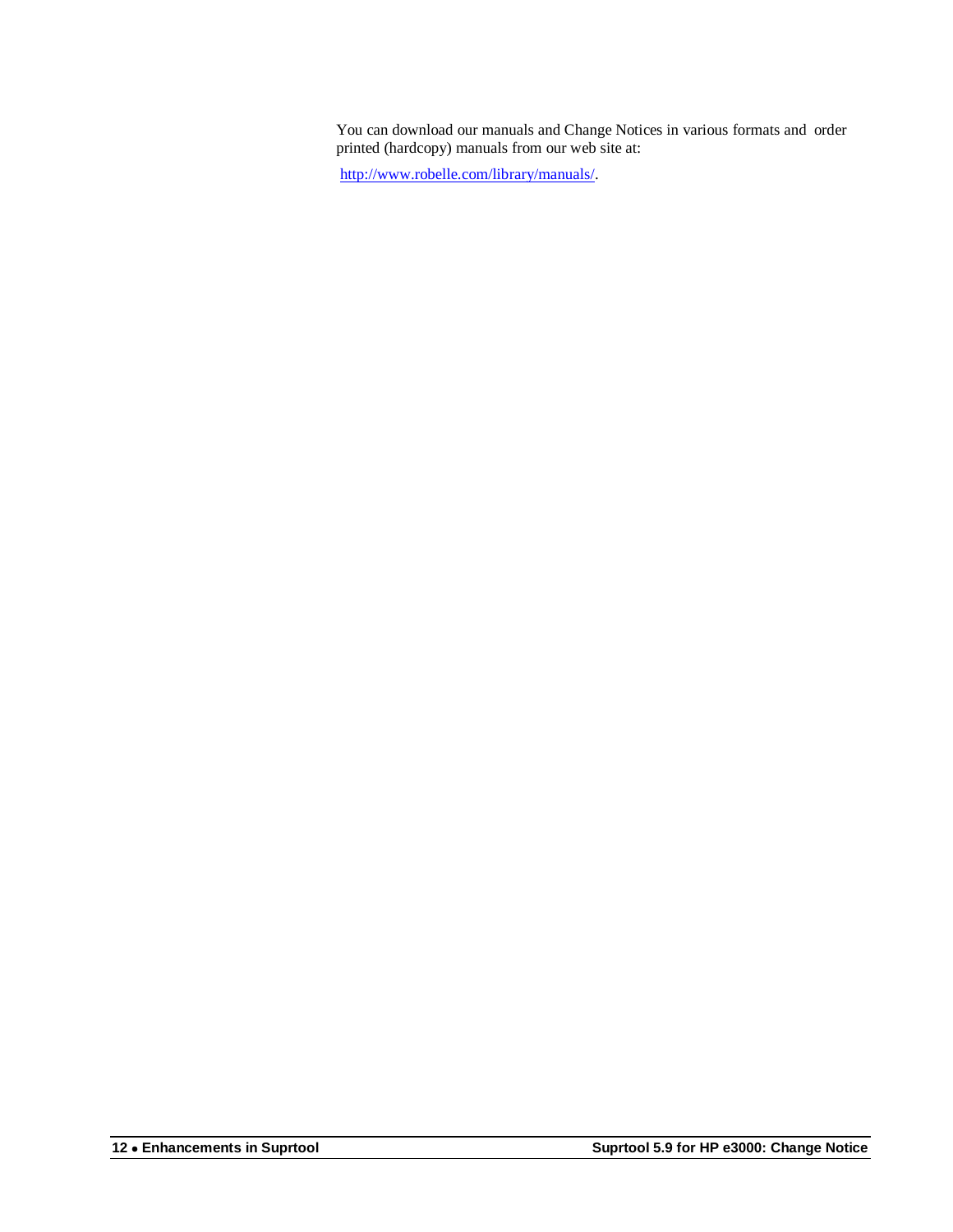## **Enhancements in Version 5.9**

## **Introduction**

Suprtool is constantly being updated with new features. The following section describes the new enhancements to Suprtool since Suprtool 5.8

## **\$Month**

The if / extract commands can now utilize a new function called \$Month, which will add a given number of months to a given date in the format of ccyymmdd or yyyymmdd.

For Example:

```
In somefile
Item mydate, date, ccyymmdd
Def targetdate,1,4,double
Ext targetdate=$month(mydate,+4)
```
The above task will take the field mydate and add four months to it. Suprtool will check if the date is valid and adjust the date within reason. For example if the given month for mydate has 31 days and the day is 31, and the month mydate becomes when the date is added to has only 30 days. The date will be adjusted to have the  $30<sup>th</sup>$ for the day.

## **Excel Command**

The Excel command can be used to produce columns of data that when imported will preserve spaces or leading zeroes.

EXCEL PRESERVE *<fieldname>*

#### **Example**

STExport can generate columns that are imported into Excel in such a way that leading zeroes are preserved. While the format produced is not traditional CSV, the format will produce a field in the form: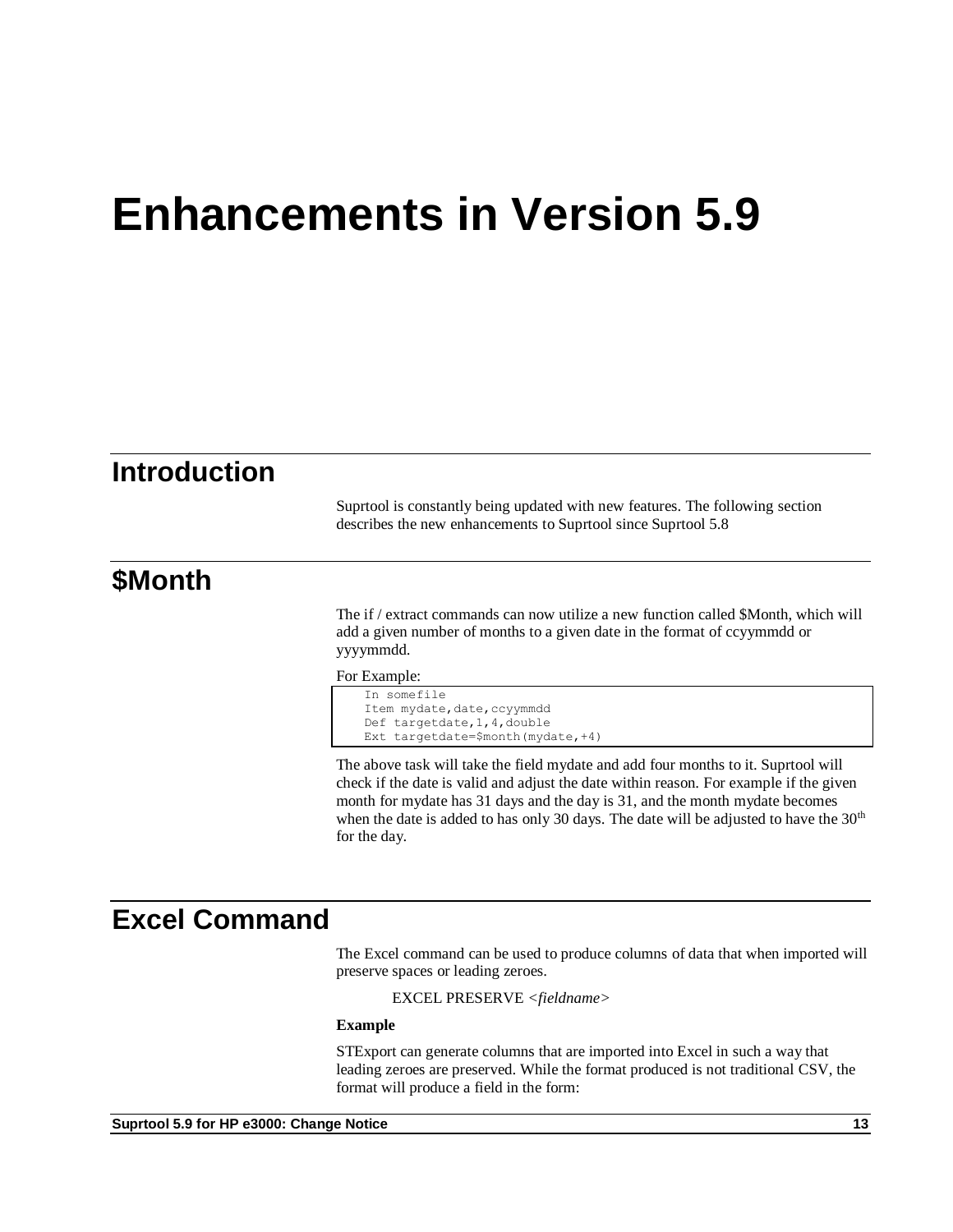="00055555"

This form when imported into Excel will preserve the leading zeroes. In order to invoke this format the Excel command has very simple syntax:

```
$in filexcel
$col fixed
$quote double
$zero leading
$excel preserve newchar int-field
$out *
$xeq
```
These simple commands will generate a file that will have the usually formatted fields as well as some fields formatted specifically for preserving spaces and leading zeroes in Excel.

The result of such an STExport task will look as follows:

| $=$ " |  | $11111$ ",=" $01111$ ", $0000011111$ ,+000000111111 |
|-------|--|-----------------------------------------------------|
| $=$ " |  | $11111$ ",=" 02222", 0000022222,+00000022222        |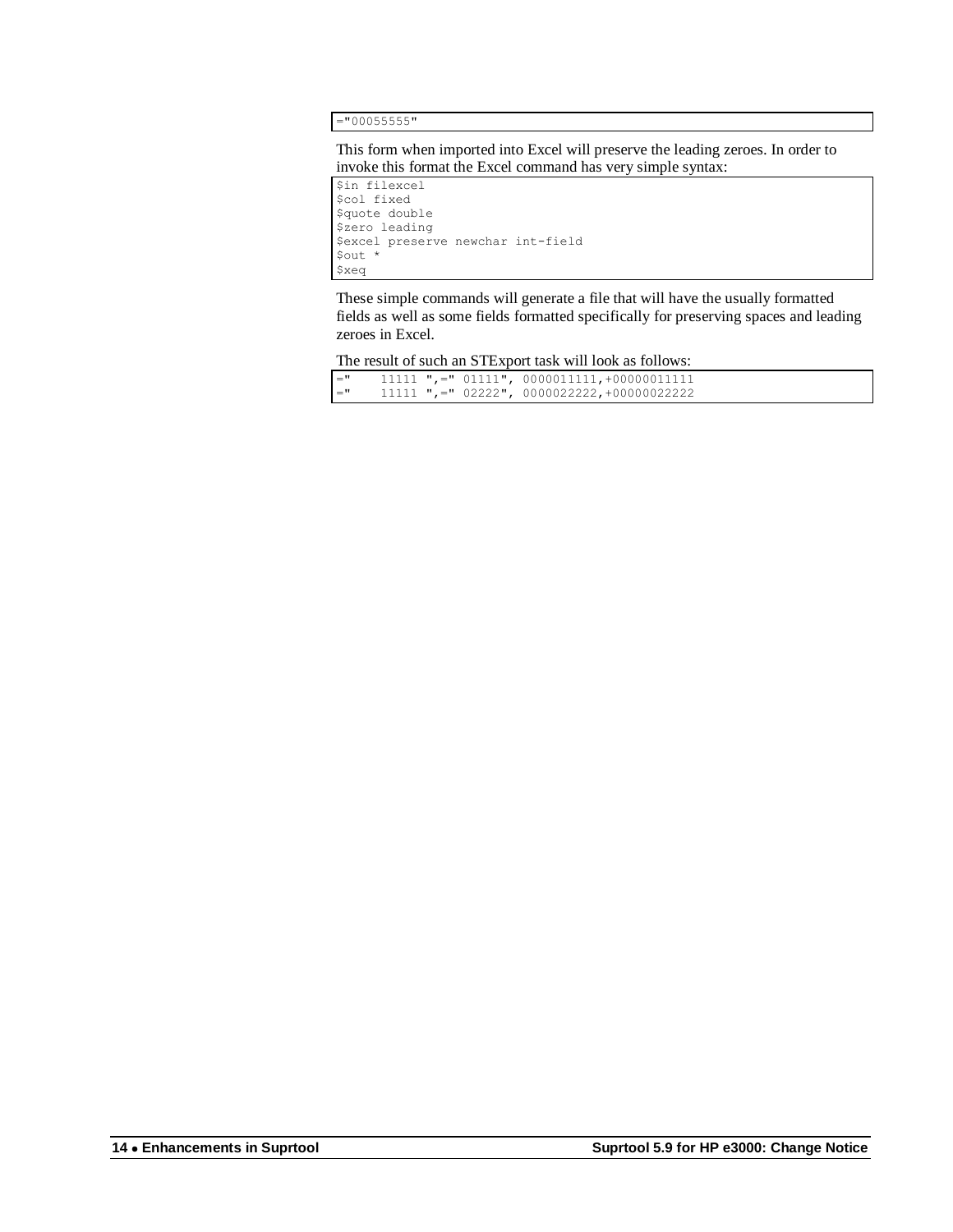### **Json Output**

The JSON command specifies STExport to generate Json output. Use the JSON to produce Java Script Object Notation documents for either Internet or Intranet applications.

**JSON** 

OBJECT "string"

ONEPERLINE

### **Example**

STExport can generate JSON output with just a few commands.

\$input file1sd \$JSON \$output myJSON \$xeq

These four simple commands will generate a file that can be read by various applications. The result of such an STExport task will look as follows:

[{"CHAR-FIELD":"11111","INT-FIELD":1111,"ZONED-FIELD":11111}]

### **Object**

The Object option allows the JSON data to be wrapped in a specific Object description.

JSON Object "Json object"

Looks like this:

```
{"Json object":
[{\"CHAR-FIELD":\"11111",
\Upsilon"INT-FIELD"\Upsilon:1111,
\Upsilon"DBL\Upsilon-FIELD"\Upsilon:11111,
\"PACKED\-FIELD"\:+1111,
\"PACKED\.-FIELD"\:+11111,
\"QUAD\-FIELD"\:11111,
\"ID\-FIELD"\:1,
\"LOGICAL\-FIELD"\:111,
\"DBLLOG\-FIELD"\:11111,
\"ZONED\-FIELD"\:11111
}]
}
```
Note that the example of the Output has one field per line with data. Normally this would have to be specified via the command line but the data is shown this way simply due to space constraints.

### **OnePerLine**

For files that have many fields you may want to consider using the OneLine option of the JSON command: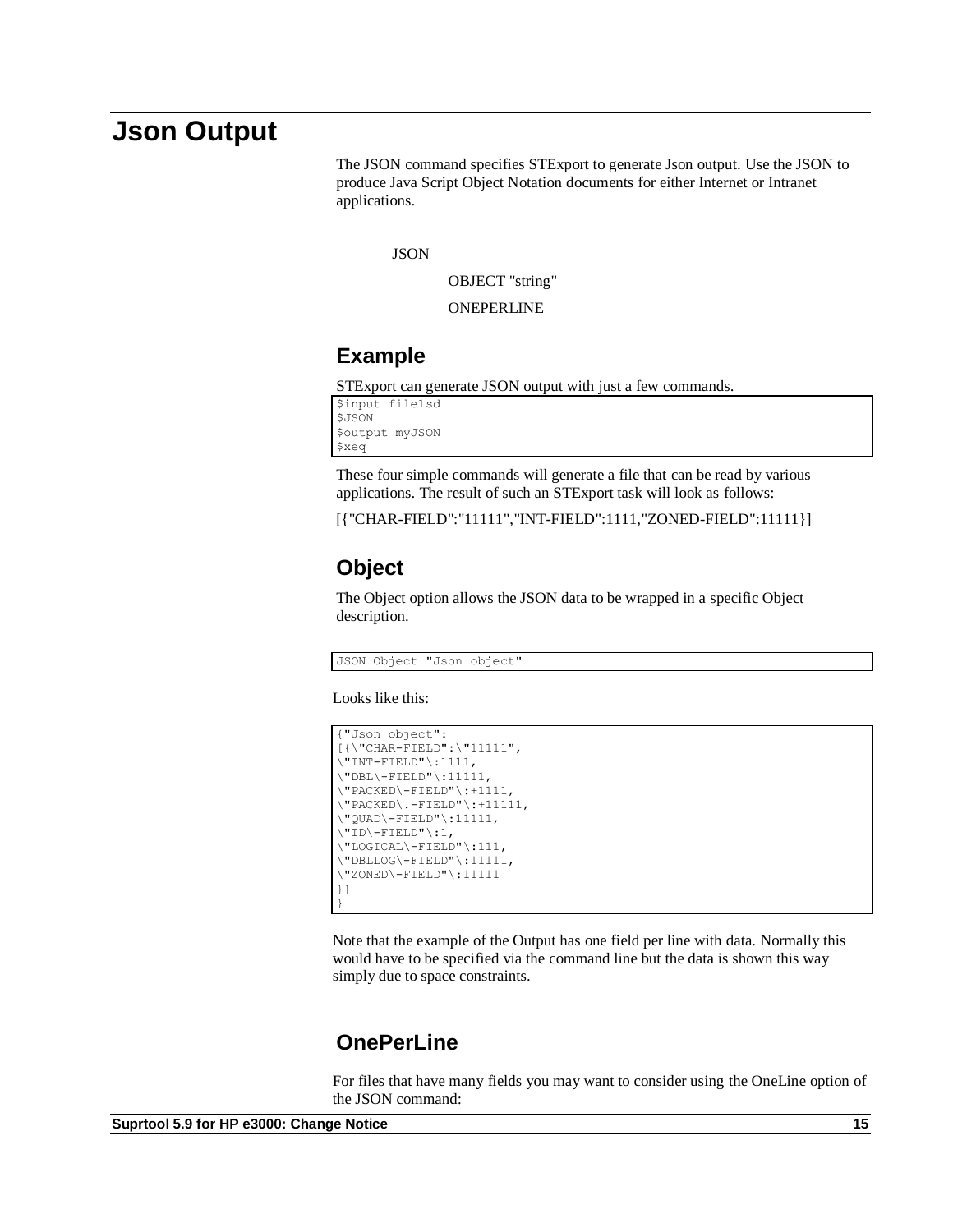JSON OnePerLine

STExport will put each field and data on one line with the appropriate beginning and end notation.

```
[\{\{\texttt{CHAR}\}-\texttt{FIELD"}\}: "11111",\vee"INT\vee-FIELD"\vee:1111,
\Upsilon"DBL\Upsilon-FIELD"\Upsilon:11111,
\Upsilon"PAC\KED\-FIELD":+11111,
\"PAC\KED\.-FIELD"\:+11111,
\Upsilon"QUAD\Upsilon-FIELD"\Upsilon:11111,
\"ID\-FIELD"\:1,
\"LOG\ICAL\-FIELD"\:1111,
\Upsilon"DBL\LOG\-FIELD"\:11111,
\"ZONED\-FIELD"\:11111
}]
```
### **Multiple Json Commands**

You can enter multiple JSON commands per task to set the JSON options you require.

```
$in file1sd
$JSON Object "Json object"
$JSON OnePerLine
$out *
$xeq
```
An example of the output generated by the above commands is as follows:

```
{"Json object":
[{"CHAR\-FIELD"\:"11111",
\"INT\-FIELD"\:1111,
\Upsilon"DBL\Upsilon-FIELD"\Upsilon:11111,
\"PACKED\-FIELD"\:+11111,
\Upsilon"PACKED\Upsilon.-FIELD"\Upsilon:+11111,
\"QUAD\-FIELD"\:11111,
\overline{\rangle}"ID\overline{\rangle}-FIELD"\overline{\rangle}:1,
\"LOGICAL\-FIELD"\:1111,
\"DBLLOG\-FIELD"\:11111,
\"ZONED\-FIELD"\:11111
}]
}
```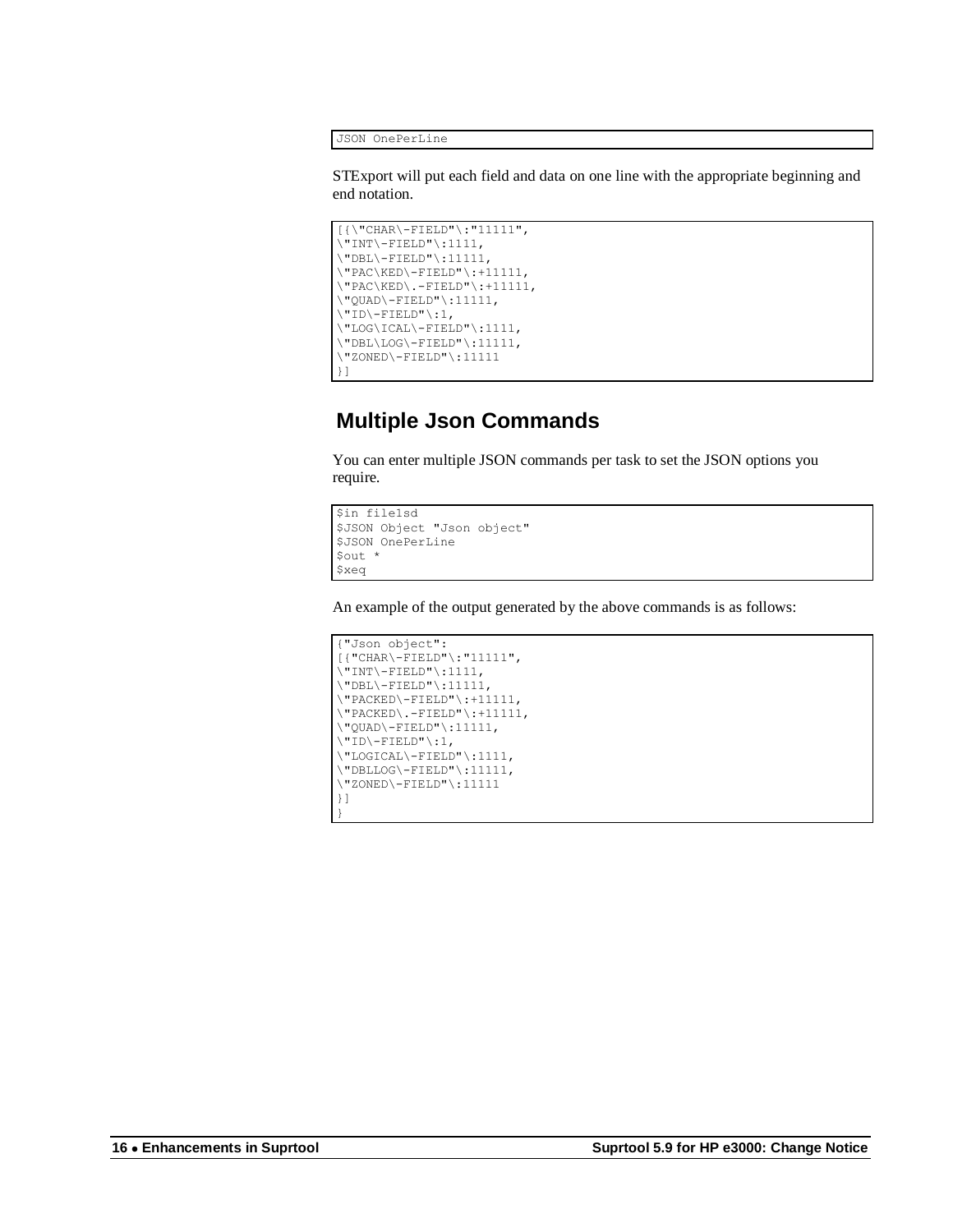# **Enhancements in Version 5.8**

## **Introduction**

Suprtool is constantly being updated with new features. The following section describes the new enhancements to Suprtool since Suprtool 5.7.11

## **Input (\$first/\$last)**

Suprtool now has \$first and \$last mnemonics, which can be used on a range selection of records on the input command. It was designed to handle a request to list the last N number of records in a file as in:

Input somefile(\$last-10/\$last)

Suprtool will parse the Range selection and semantically check if the record range entered is logical. For instance, \$first-2 and \$last+10, which do not make logical sense would throw and error. Similarly if a record only has 5 records in it then \$last-10 or \$first+7, would also throw an error.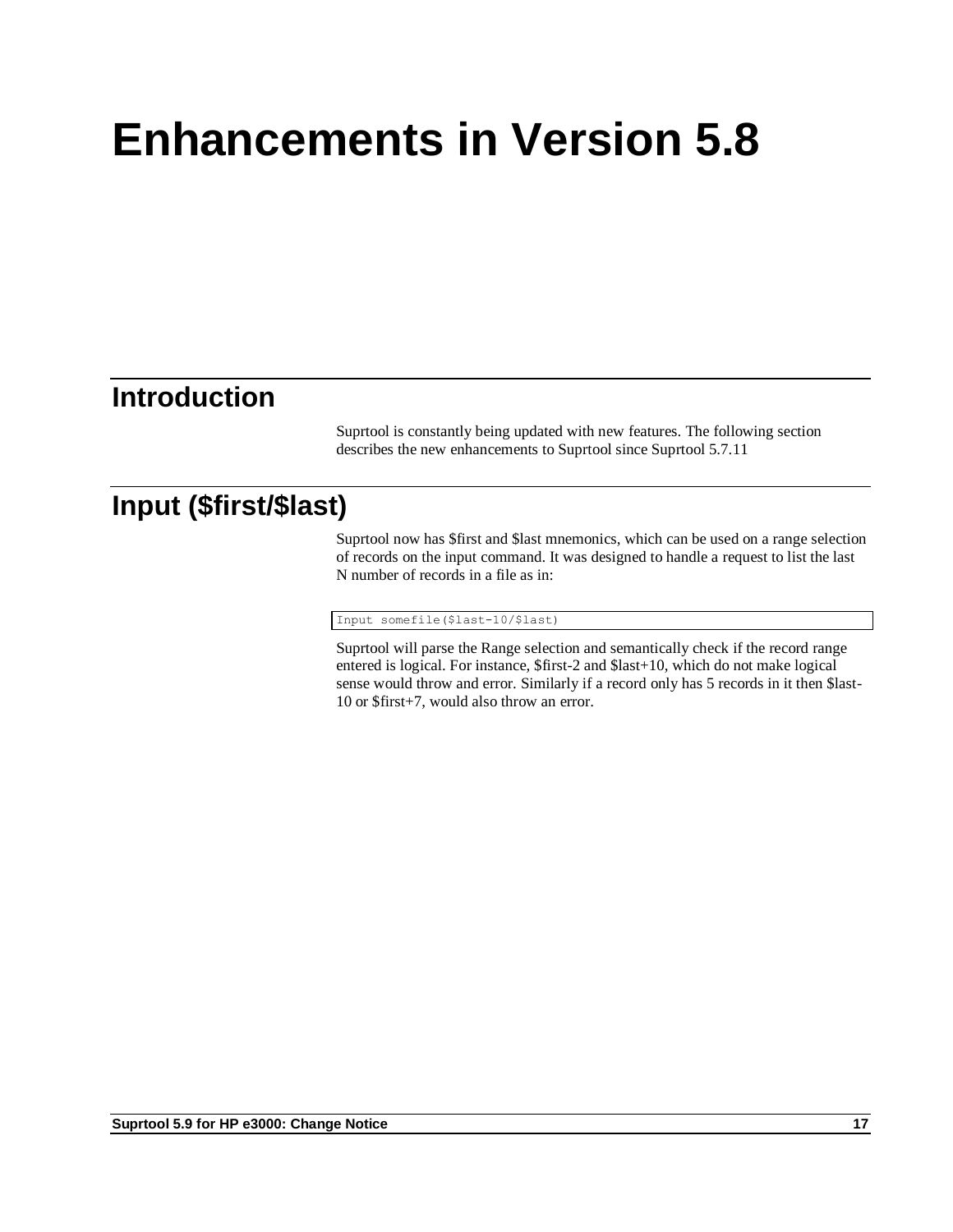# **Enhancements in Version 5.7**

| <b>Introduction</b> |                                                                                                                                                                                                                                                                                                                                                                                                                                                                                                                                                                |
|---------------------|----------------------------------------------------------------------------------------------------------------------------------------------------------------------------------------------------------------------------------------------------------------------------------------------------------------------------------------------------------------------------------------------------------------------------------------------------------------------------------------------------------------------------------------------------------------|
|                     | Suprtool is constantly being updated with new features. The following section(s)<br>describes the new enhancements to Suprtool since Suprtool 5.6.                                                                                                                                                                                                                                                                                                                                                                                                             |
| Linkmgr             |                                                                                                                                                                                                                                                                                                                                                                                                                                                                                                                                                                |
|                     | Suprlink now has a "suprmgr" file similar to Suprtool. Suprlink will process all the<br>commands found in /opt/robelle/linkmgr or \$ROBELLE/linkmgr.                                                                                                                                                                                                                                                                                                                                                                                                           |
| <b>Stexpmgr</b>     |                                                                                                                                                                                                                                                                                                                                                                                                                                                                                                                                                                |
|                     | STExport now has a "suprmgr" file similar to Suprtool. STExport will process all the<br>commands found in /opt/robelle/stexpmgr or \$ROBELLE/stexpmgr.                                                                                                                                                                                                                                                                                                                                                                                                         |
| <b>Set ComLog</b>   |                                                                                                                                                                                                                                                                                                                                                                                                                                                                                                                                                                |
|                     | Suprtool, Suprlink and STExport can now log all commands in each product. Every<br>command will be logged if the setting Set ComLog, is on. Commands will not be<br>logged if the user does not have write access to the comlog file. There are three<br>separate log files, one for each product. The stlog file for Suprtool, sllog for Suprlink<br>and sxlog for STExport. The files are by default located in /opt/robelle/log/suprtool<br>directory. If the \$ROBELLE variable is set, the log files would be in the directory<br>\$ROBELLE/log/suprtool. |
|                     | The format of the log file is as follows:                                                                                                                                                                                                                                                                                                                                                                                                                                                                                                                      |
|                     | DateTime, Username, UID, PID, command entered                                                                                                                                                                                                                                                                                                                                                                                                                                                                                                                  |
|                     | The Date and Time is 16 bytes in the format Year, Month, Day, Hours, Minutes,<br>Seconds, while the Username is eight bytes                                                                                                                                                                                                                                                                                                                                                                                                                                    |
|                     | UID/PID are six digit numbers, followed by the command with a line feed at the end.                                                                                                                                                                                                                                                                                                                                                                                                                                                                            |
|                     | Please note that if this command is global the log files can expand quickly, taking up<br>disc space by default in the /opt/robelle directory. You can redirect where the<br>commands are logged by using linked files.                                                                                                                                                                                                                                                                                                                                        |
|                     | ln -s /log/robelle/suprtool/stlog /opt/robelle/log/suprtool/stlog<br>ln -s /log/robelle/suprtool/sxlog /opt/robelle/log/suprtool/sxlog<br>ln -s /log/robelle/suprtool/sllog /opt/robelle/log/suprtool/sllog                                                                                                                                                                                                                                                                                                                                                    |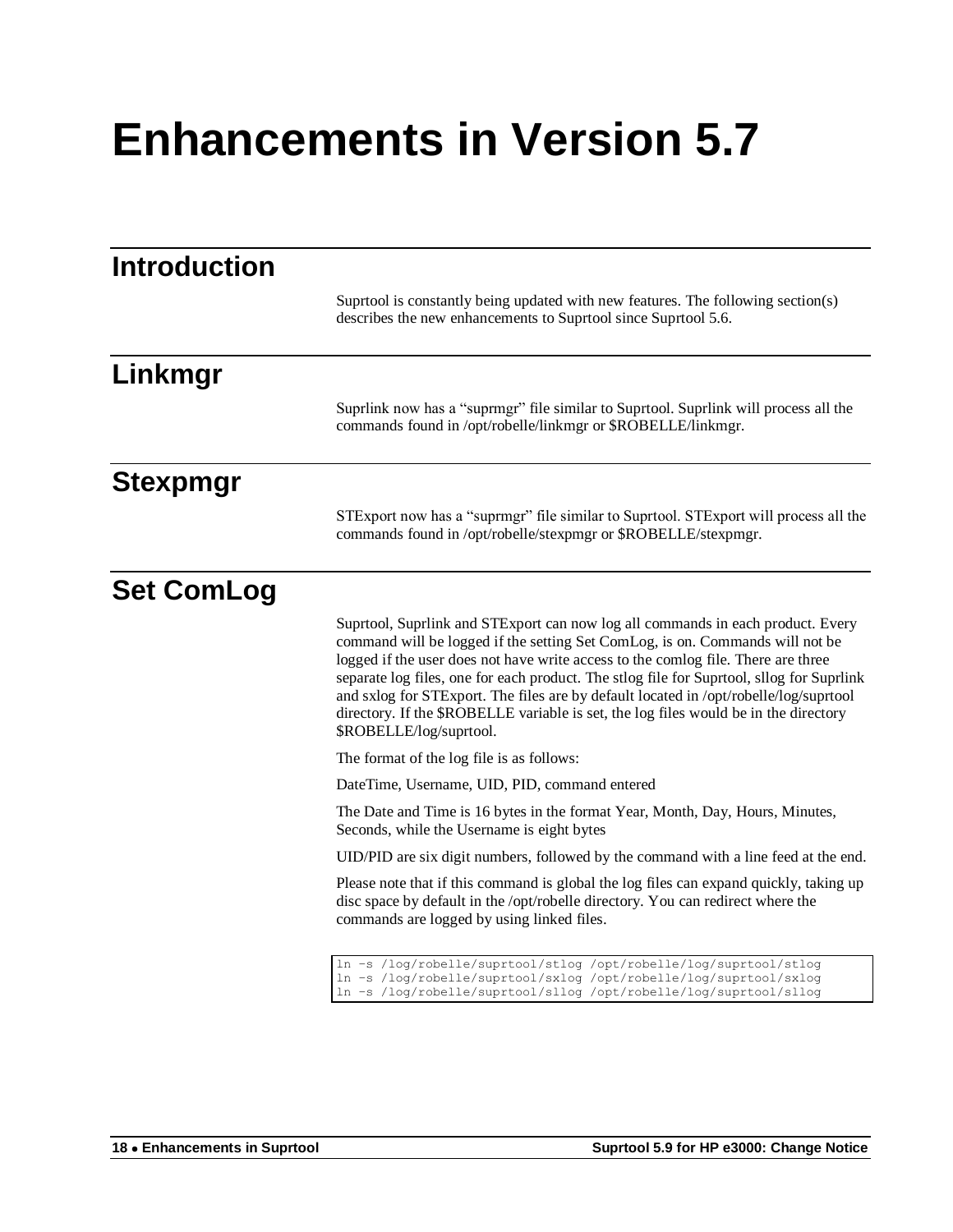The user running any of the products must have write access to the log files whether Link files or directly.

### **\$Proper**

Suprtool now has the \$proper function which will shift to upper case the first character of a byte type field and after any space or ampersand. It will also shift to lower case any other characters in the byte-field.

| >in mprod<br>>list stan                                                                                                                                                                                                                                |             |        |
|--------------------------------------------------------------------------------------------------------------------------------------------------------------------------------------------------------------------------------------------------------|-------------|--------|
| $>$ xeq                                                                                                                                                                                                                                                |             |        |
| Apr 29, 2014 13:00                                                                                                                                                                                                                                     | File: mprod | Page 1 |
| PRODUCT-DESC                                                                                                                                                                                                                                           |             |        |
| skil 3/8" variable speed drill<br>b&d router<br>skil var. sp. auto-scroll saw<br>skil 8 1/2" circular saw<br>b&d cordless screwdriver<br>makita 8 1/4" circular saw<br>b&d variable speed jigsaw<br>makita 1/2" router<br>makita 3/8" var. speed drill |             |        |
| skil router                                                                                                                                                                                                                                            |             |        |
| b&d 7 1/4" circular saw                                                                                                                                                                                                                                |             |        |
| b&d 3/8" variable speed drill                                                                                                                                                                                                                          |             |        |
| makita 1" jigsaw                                                                                                                                                                                                                                       |             |        |

Considering the following data, you can fix all of the product names with one simple task:



Note that any character after a space, "&", or "-" is upshifted for a proper name. Suprtool will also downshift those characters that do not qualify as needing proper capitalization and it is a capital character, the proper function will downshift those characters. See an example below: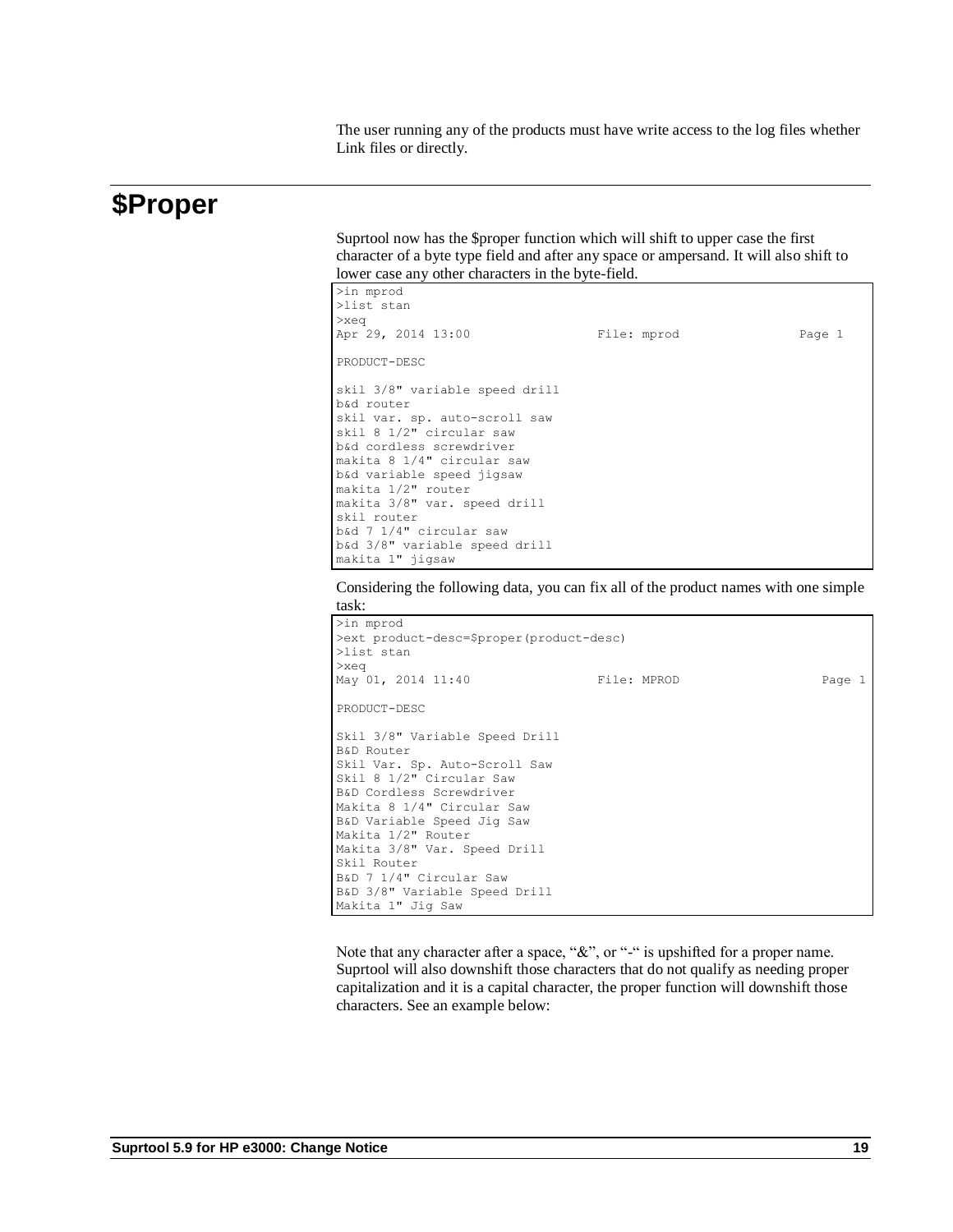```
>IN NAME
>LIST
>XEQ
>IN NAME.NEIL.GREEN (0) >OUT $NULL (0)<br>NAME = NEIL ARMSTRONG
                 = NEIL ARMSTRONG
>IN NAME
>EXT NAME=$PROPER(NAME)
>LIST
>XEQ
>IN NAME.NEIL.GREEN (0) >OUT $NULL (0)<br>NAME = Neil Armstrong
                  = Neil Armstrong
```
The \$proper function only works on byte type fields. (5.6.12)

## **\$Translate**

Suprtool now has a \$translate function which in conjunction with the translate command allows you to build a translation table, whereby you can translate from any byte character to any character. We have also added a method to a supplied translate table which will allow you to obscure the data such that it can't be read.

```
>in newprod
>list
>xeq
>IN NEWPROD.NEIL.GREEN (0) >OUT $NULL (0)
PRODUCT-DESC = Skil 3/8" Variable Speed Drill
>IN NEWPROD.NEIL.GREEN (1) >OUT $NULL (1)
PRODUCT-DESC = B&D Router
>in newprod
>translate tounread
>ext product-desc=$translate(product-desc)
>out unread,link
>xeq
IN=13, OUT=13. CPU-Sec=1. Wall-Sec=1.
>in unread
>num 1
>list
>xeq
>IN UNREAD.NEIL.GREEN (0) >OUT $NULL (0)
PRODUCT-DESC = Hzxo .2)? Epcxpqot Hatts Rcxoo
Warning: NUMRECS exceeded; some records not processed.
IN=2, OUT=1. CPU-Sec=1. Wall-Sec=1.
>in unread
>translate toread
>ext product-desc=$translate(product-desc)
>list
>xeq
>IN UNREAD.NEIL.GREEN (0) >OUT $NULL (0)
PRODUCT-DESC = Skil 3/8" Variable Speed Drill
>IN UNREAD.NEIL.GREEN (1) >OUT $NULL (1)
PRODUCT-DESC = B&D Router
```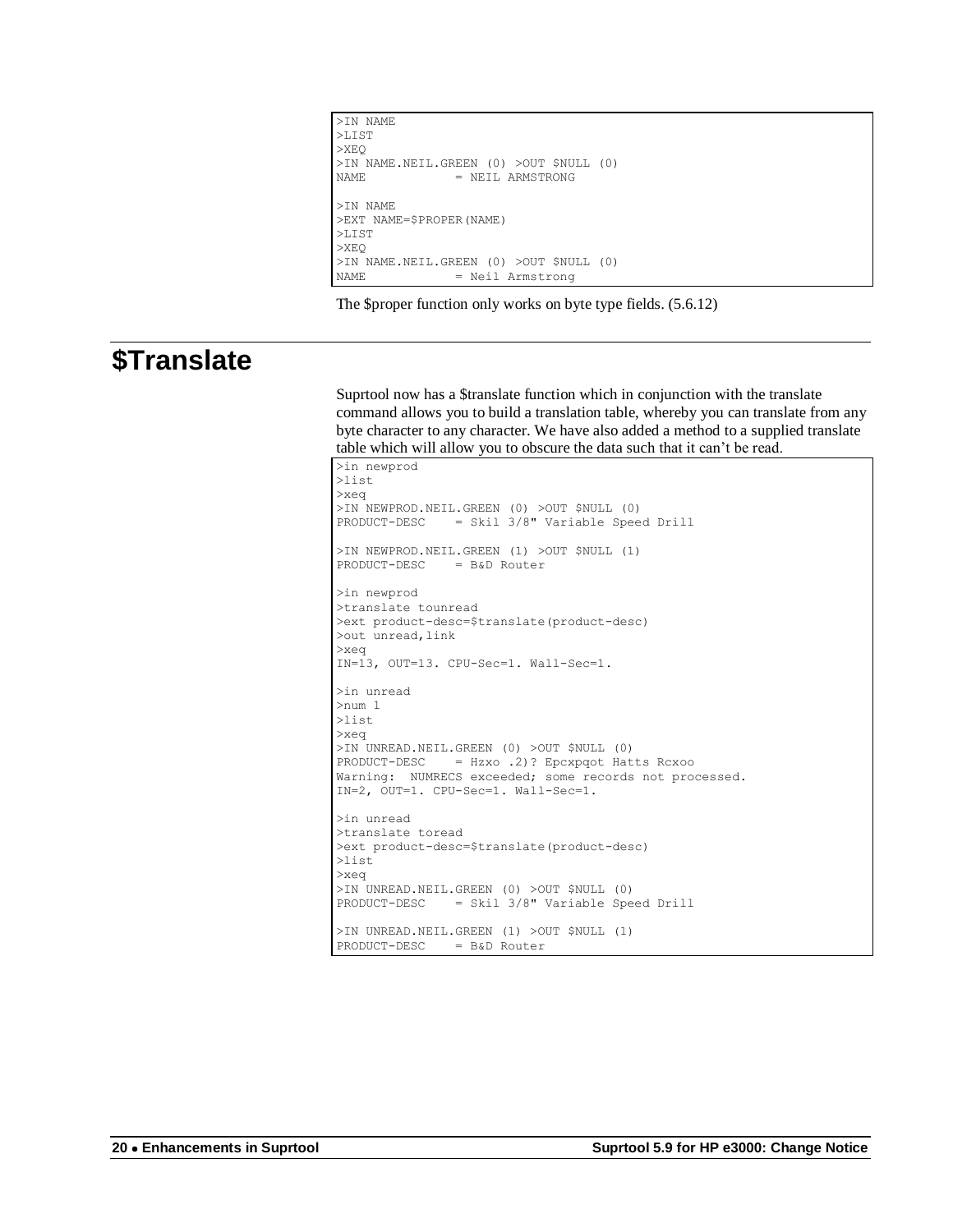You can make your own Translate table using the Translate command, where you can specify the character you want to translate and what you want to translate to, using Decimal Notation. So if you want to translate "A" to "Z", you would type the command:

Translate "^65:^90"

So you specify the from character on the left in decimal which is the capital-A and the to-character is also in decimal format which is capital-Z, which is decimal 90. If you want to reverse the translation you can simply do the following command and translate the field back with:

Translate "^90:^65"

This is not meant to be an encryption solution, but it will help obfuscate test data really quickly. (5.6.12)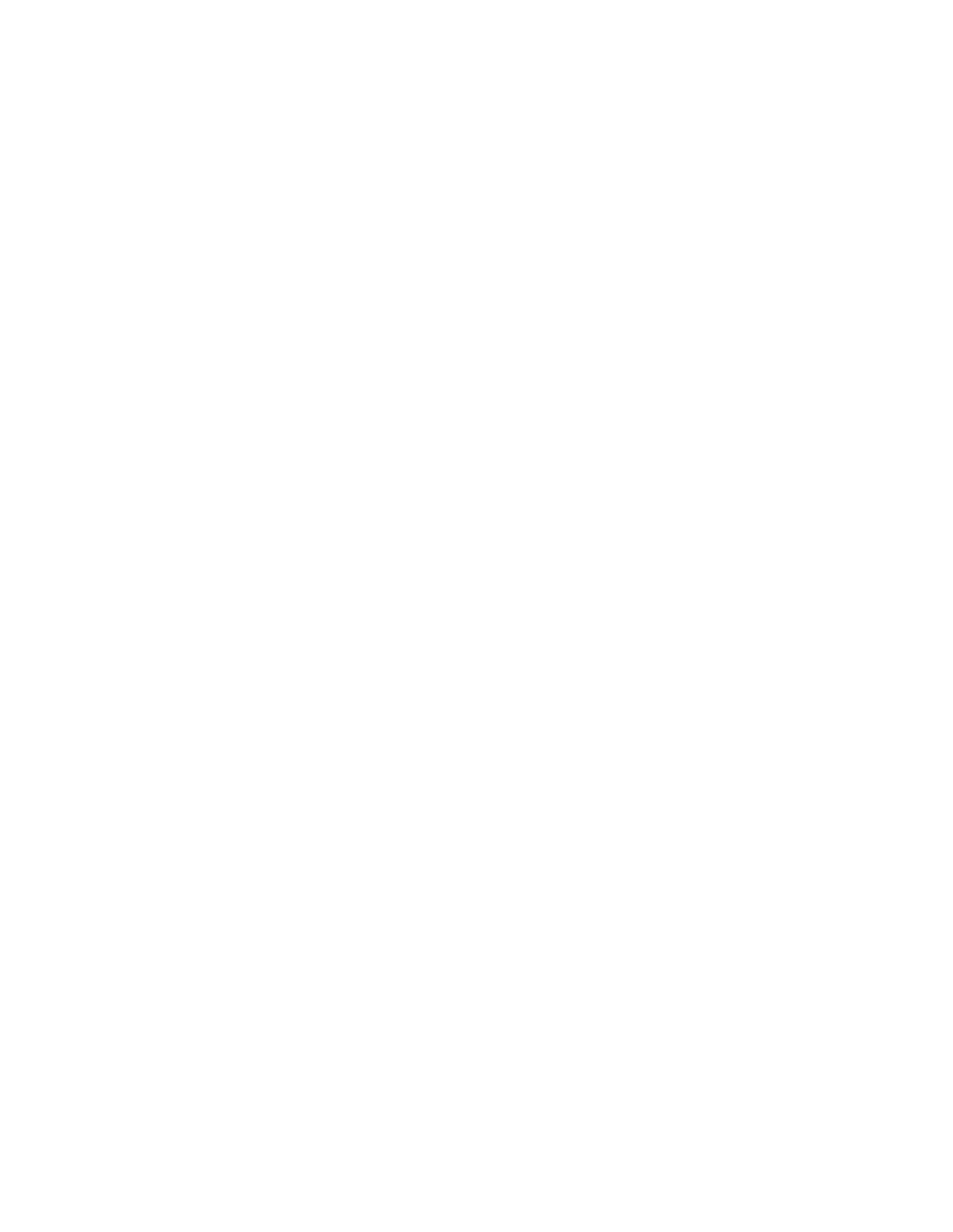# **Enhancements in Version 5.6**

## **Introduction**

Suprtool is constantly being updated with new features. The following section describes the new enhancements to Suprtool since Suprtool 5.5

### **Extract Command**

Suprtool's extract command now has three new keywords, which can be used for extract range feature. You can now say extract \$all, extract \$first / \$last on an SD file or Image/Eloquence dataset. The intention is to make your scripts more easily maintained. If you had a script that you wanted to put a sequence number at the beginning and then extract the rest of the dataset you previously had to specify the starting field and the ending field. For example if the first field in a dataset was order-no and the last field was pst-code you may have a script that looked like this.

```
base orddb
get customers
def seq-no,1,4,double
ext seq-no=$counter
ext order-no / pst-code
out newfile, link
xeq
```
If you added any fields to the beginning or end of the dataset you would have to rewrite the script. Now you can write the script as being:

```
base orddb
get customers
def seq-no,1,4,double
ext seq-no=$counter
ext $all
out newfile,link
xeq
```
You can also write the script using \$first / \$last as your preference, but \$first and \$last are also useful if you need to add data into the middle of the fields you extract: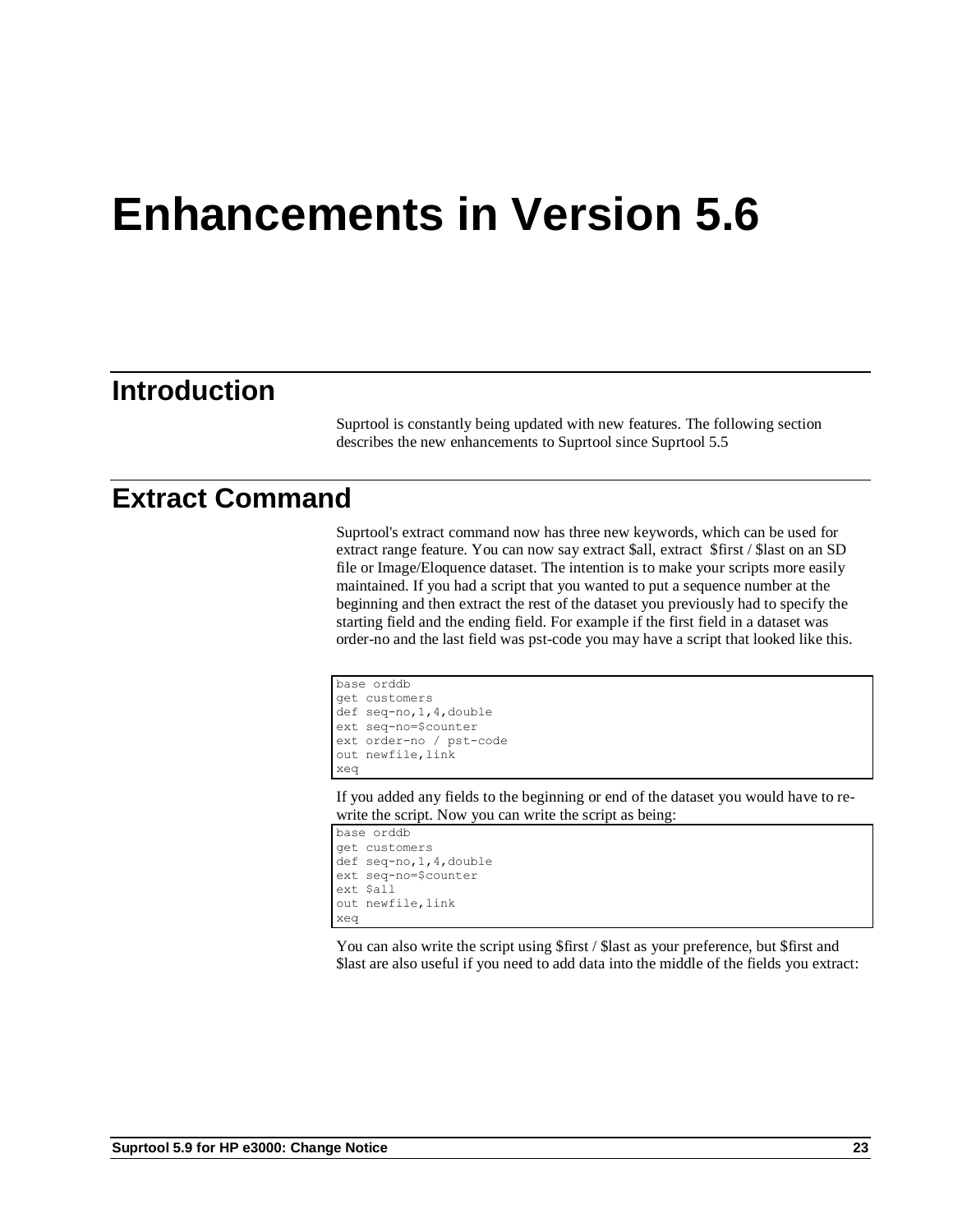```
base orddb
get customers
def seq-no,1,4,double
ext $first / zip
ext seq-no=$counter
ext tax-code / $last
out newfile,link
xeq
```
Please note that if a self-describing file has a fieldname that is a duplicate field and one of the duplicate fields is the last field in the file, then \$first / \$last and \$all, will only extract up to the first occurrence of the duplicate fieldname. This may seem as an issue but it is consistent with what Suprtool does currently with extract from a range. Currently and prior to the \$first / \$last enhancement Suprtool would have extracted only up to the first occurrence of the field if you had a file such as this:

| >form |                               |  |        |        |                                                  |
|-------|-------------------------------|--|--------|--------|--------------------------------------------------|
|       |                               |  |        |        | File: newfile (SD Version B.00.00) Has linefeeds |
|       | Entry:                        |  |        | Offset |                                                  |
|       | CHAR-FIELD                    |  | X5 -   |        |                                                  |
|       | INT-FIELD                     |  | T1     | 6      |                                                  |
|       | DBL-FIELD                     |  | T 2.   | 8      |                                                  |
|       | PACKED-FIELD                  |  | P12 12 |        |                                                  |
|       | PACKED*-FIELD                 |  |        | P12 18 |                                                  |
|       | OUAD-FIELD                    |  | T4     | 2.4    |                                                  |
|       | TD-FTELD                      |  | T1     | 32     |                                                  |
|       | LOGICAL-FIELD                 |  | K1 - 1 | 34     |                                                  |
|       | DBLLOG-FIELD                  |  | K2 - 1 | 36     |                                                  |
|       | ZONED-FIELD                   |  | Z5 a   | 40     |                                                  |
|       | FILLER                        |  |        | X36 45 |                                                  |
|       | FILLER                        |  | X36 -  | 81     |                                                  |
|       | Entry Length: 116 Blocking: 1 |  |        |        |                                                  |

Notice that FILLER is a duplicate named field, so if you entered, extract char-field / filler, Suprtool would only extract up to and including the first FILLER field. For consistency, extract \$first / \$last behaves the same way.

## **Data Items Support**

Suprtool now supports 512 data items in both Eloquence datasets and SD files and Oracle fields. STExport and Suprlink have also been updated to support the increased number of data items in the SD fields that they read, but please note that other limitations still exist. [5.5.10]

## **\$SubCount**

\$SubCount has been added to provide a counter that only gets reset at a given sort break.

```
In file1sd
Sort char-field
Def control-count,1,4,double
Ext $first / $last
Ext control-count=$subcount(char-field)
Out newfile,link
xeq
```
What Suprtool will do in this case is start incrementing a number starting with 1, and increase by 1 for any given char-field value. This way you can add a counter based on a sort break for a given field.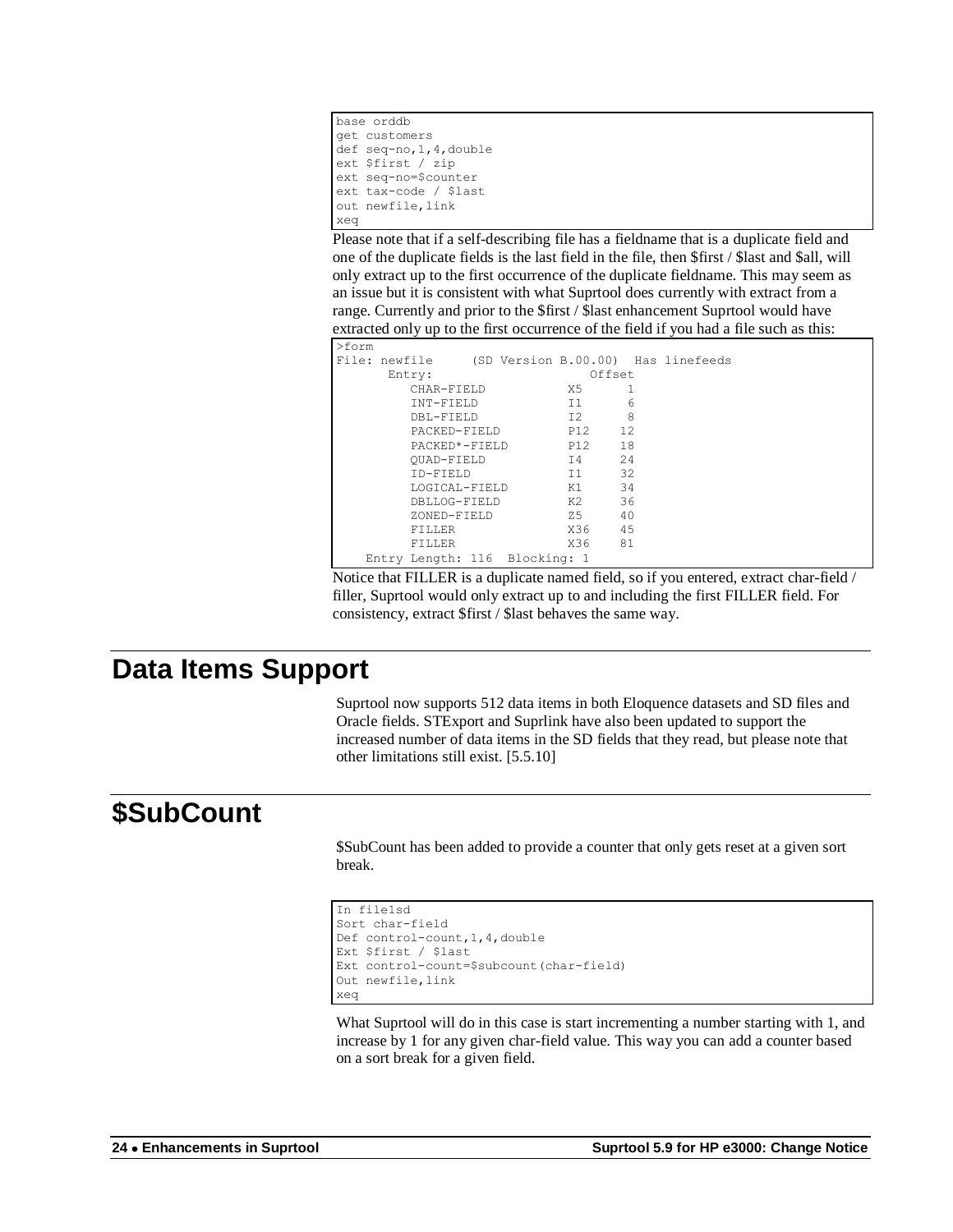# **Bugs Fixed**

## **Bugs Fixed In Suprtool 5.8.11**

**Add Command.** The Add command would fail if a Table in an Oracle database accessible by a given username had more than 2.1 billion entries on Oracle 11 and higher.

## **Bugs Fixed In Suprtool 5.8.10**

**Banner.** The opening banner at runtime would display the wrong day and day of month. This was only an issue in Suprtool 5.8.

## **Bugs Fixed In Suprtool 5.7.11**

**Set CleanChar.** Set CleanChar to a single character, after a Set CleanChar "<null>" would not come into effect due to the special null flag not being reset. This was in both Suprtool and STExport.

## **Bugs Fixed In Suprtool 5.7**

**STExport/Suprlink.** PA\_RISC versions of Suprlink and STExport would fail when attempting to report an error on an OUTPUT file if the user specified a directory that didn't exist or the user didn't have write permission to.

## **Bugs Fixed In Suprtool 5.6.11**

**Output , Display Command.** Suprtool for Itanium and Suprtool/Open would not properly convert negative, single and double integers when output/,display is invoked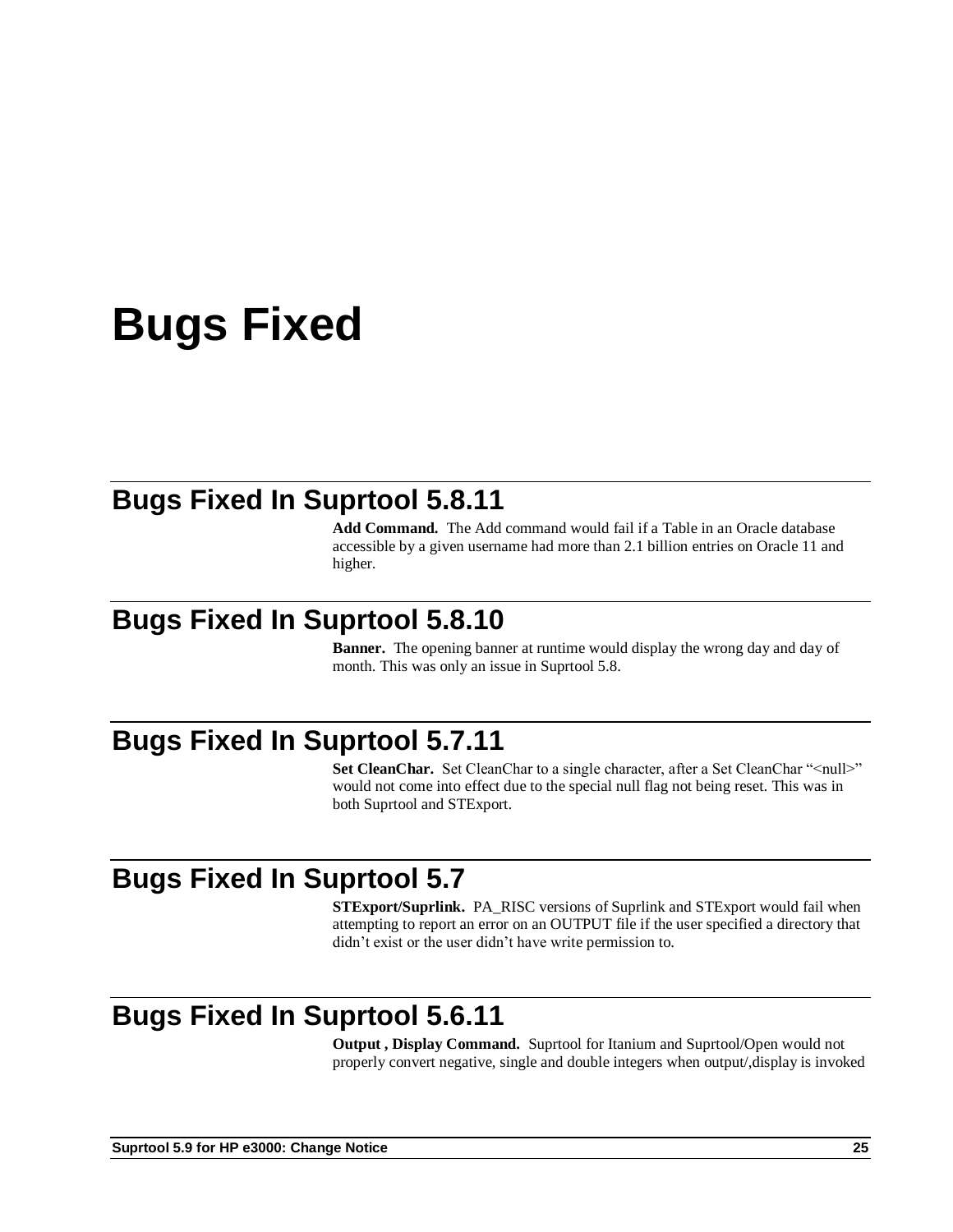**Quad Integer Input Parsing.** Suprtool/Open would not parse a negative number into a quad integer container.

## **Bugs Fixed In Suprtool 5.6**

**Arithmetic Expressions.** Suprtool/Open had problems with arithmetic expressions with brackets for Packed-Decimal and Zoned-Decimal data types.

## **Bugs Fixed In Suprtool 5.5.11**

**Over Punch Sort.** Suprtool would not properly sort display type data with Over punch characters. (Itanium and Open platforms only)

## **Bugs Fixed In Suprtool 5.5.04**

**SD File Copy.** Suprtool would use an incorrect field definition on a straight copy of an SD file if the input file had a duplicate field name with different byte lengths. (HP-UX only)

## **Bugs Fixed In Suprtool 5.5.03**

**Extract Command.** Suprtool would give an incorrect result when doing an Arithmetic Expression that has more than one set of brackets as in: extract amtp=(packed-field + packed-field) – (packed-field \*2) (Itanium only)

## **Bugs Fixed In Suprtool 5.5.02**

**Decimal to Ascii.** Suprtool and STExport would incorrectly assume a positive sign for a packed-decimal field that had an invalid sign value, when converting from Decimal to Ascii. (Itanium only)

## **Bugs Fixed In Suprtool 5.5.01**

**Ifouroutput.** Set Ifouroutput on extracts would fail at xeq time with an "Unknown if execute phase" error in the PA\_RISC version, when an alignment issue would occur in some circumstances.

## **Bugs Fixed In Suprtool 5.5**

**\$edit function.** The \$edit function did not work well with alpha based edit masks and if the target was greater than 32 characters.

**Output,data.** Suprtool would write out double the calculated record size when set oracle integer was on or set ifouroutput was on, and output,data option was used and no extract commands were specified and the input source was an Oracle table.